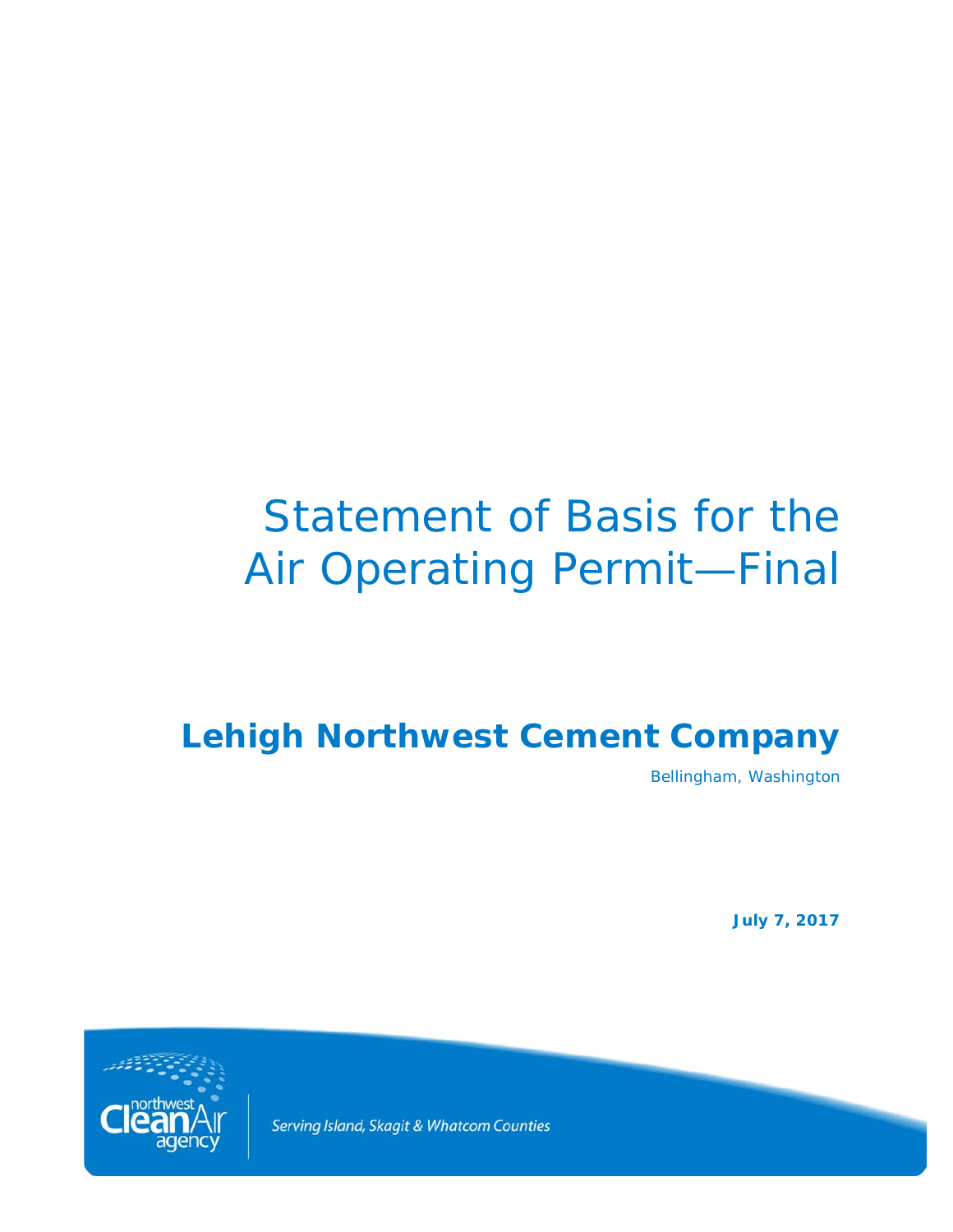### **PERMIT INFORMATION LEHIGH NORTHWEST CEMENT COMPANY – BELLINGHAM DISTRIBUTION TERMINAL 741 Marine Drive, Bellingham, WA 98225**

**SIC: 3241 NAICS: 327310 EPA AFS: 53-073-01007**

**NWCAA ID: 1007-V-W**

#### **Responsible Corporate Official Corporate Inspection Contact**

Kent Stuehmer Vice President Cement Operations Region Canada 7777 Ross Road Delta, BC V4K 3S6 (604) 952-5616

David Parsons Plant Manager Lehigh Northwest Cement Company 741 Marine Drive Bellingham, WA 98225 (360) 733-6720

#### **Northwest Clean Air Agency Prepared by**

1600 South Second Street Mount Vernon, WA 98273-5202 (360) 428-1617

Christos Christoforou, P.E. Engineer (360) 428-1617 ext. 214

| <b>Air Operating Permit Number:</b>   | <b>Issuance Date:</b>           |
|---------------------------------------|---------------------------------|
| 022R1                                 | July 7, 2017                    |
| <b>Permit Modifications</b>           | <b>Modification Date:</b>       |
|                                       |                                 |
|                                       |                                 |
| <b>Supersedes Permit Number:</b>      | <b>Expiration Date:</b>         |
| 022                                   | July 7, 2022                    |
| <b>Modification Application Date:</b> | <b>Renewal Application Due:</b> |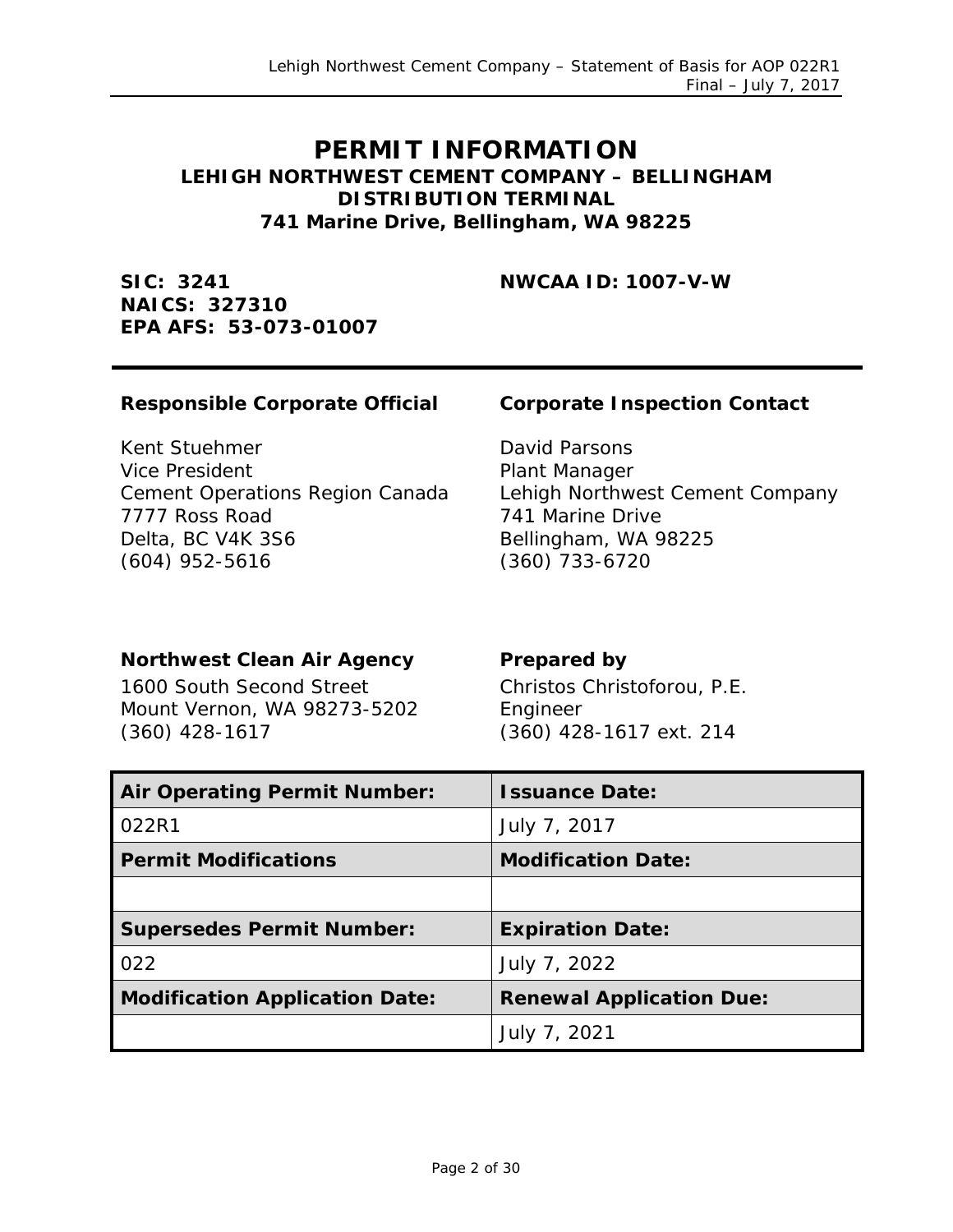# **TABLE OF CONTENTS**

| 1              |     |                                                                         |  |
|----------------|-----|-------------------------------------------------------------------------|--|
|                | 1.1 |                                                                         |  |
| $\overline{2}$ |     |                                                                         |  |
|                | 2.1 |                                                                         |  |
|                | 2.2 |                                                                         |  |
|                | 2.3 |                                                                         |  |
|                | 2.4 |                                                                         |  |
|                | 2.5 |                                                                         |  |
|                | 2.6 |                                                                         |  |
|                | 2.7 |                                                                         |  |
| 3              |     | BASIS OF REGULATION APPLICABILITY 15                                    |  |
|                | 3.1 |                                                                         |  |
|                | 3.2 | National Emission Standards for Hazardous Air Pollutants (NESHAP). 15   |  |
|                | 3.3 |                                                                         |  |
|                | 3.4 |                                                                         |  |
|                | 3.5 |                                                                         |  |
|                | 3.6 |                                                                         |  |
| 4              |     |                                                                         |  |
|                | 4.1 |                                                                         |  |
|                | 4.2 |                                                                         |  |
|                | 4.3 |                                                                         |  |
|                | 4.4 |                                                                         |  |
|                | 4.5 |                                                                         |  |
|                | 4.6 |                                                                         |  |
| 5              |     | PERMIT ELEMENTS AND BASIS FOR TERMS AND                                 |  |
|                |     |                                                                         |  |
|                | 5.1 |                                                                         |  |
|                | 5.2 |                                                                         |  |
|                | 5.3 |                                                                         |  |
|                | 5.4 |                                                                         |  |
|                | 5.5 | Section 3 Standard Terms and Conditions for NSPS and NESHAP  23         |  |
|                | 5.6 | Introduction to Sections 4 and 5: Generally and Specifically Applicable |  |
|                |     |                                                                         |  |
|                | 5.7 |                                                                         |  |
|                | 5.8 | Section 5 Specifically Applicable Requirements 24                       |  |
|                | 5.9 |                                                                         |  |
| 6              |     | <b>INSIGNIFICANT EMISSION UNITS  26</b>                                 |  |
| 7              |     |                                                                         |  |
| 8              |     |                                                                         |  |
|                |     |                                                                         |  |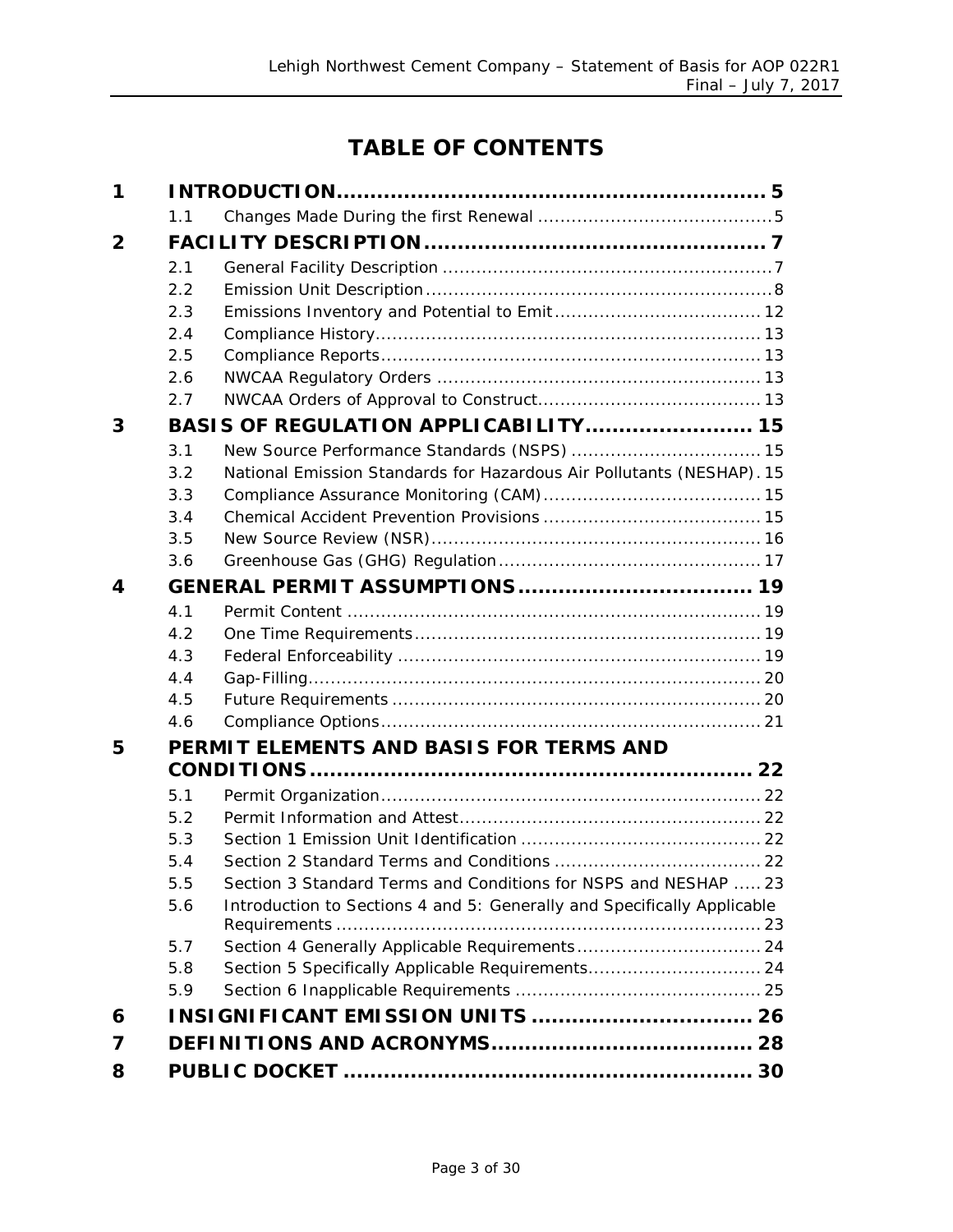# **TABLES**

| Table 2-2 Lehigh Emissions Inventory, tons per year 12 |  |
|--------------------------------------------------------|--|
|                                                        |  |

# **FIGURES**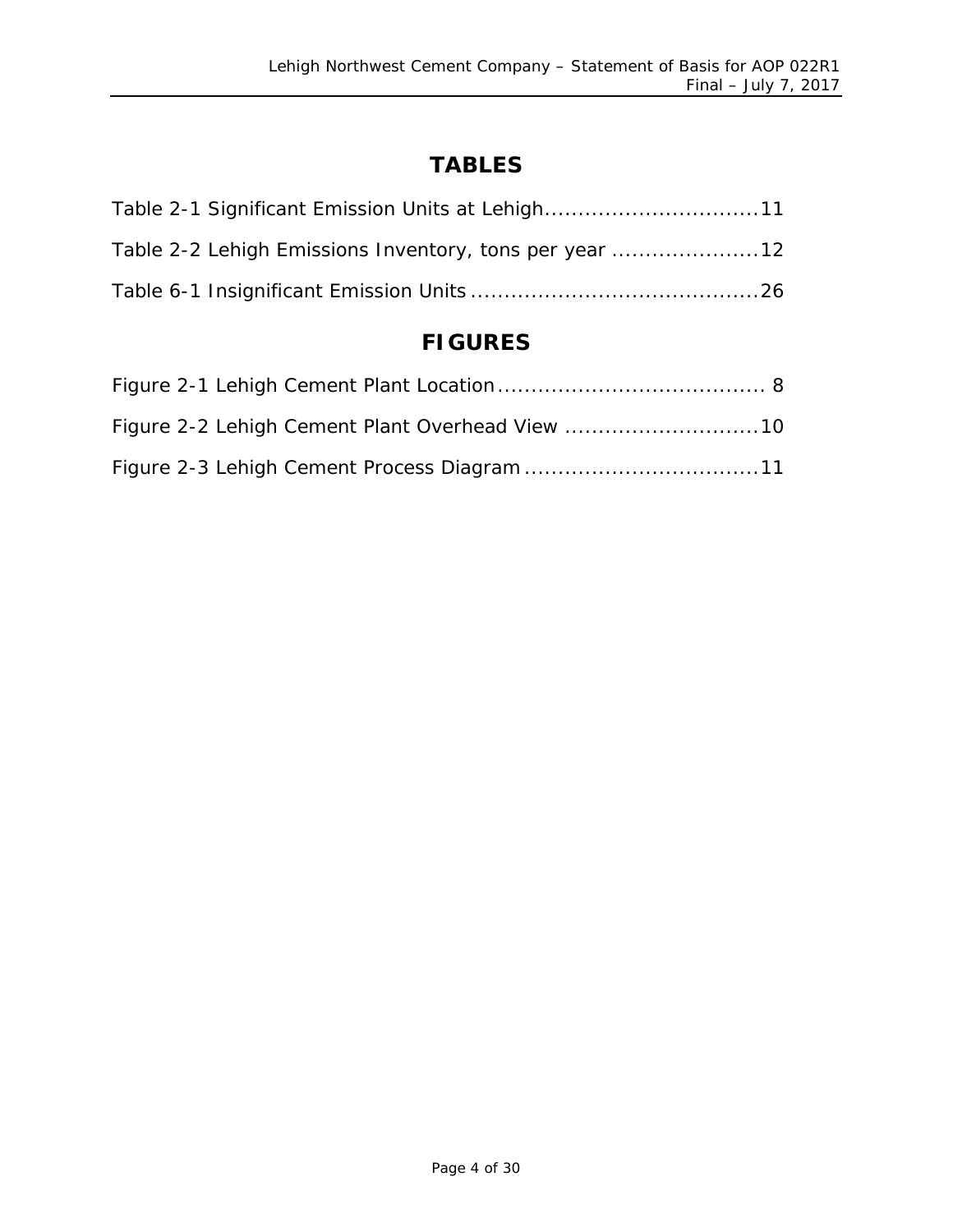# <span id="page-4-0"></span>**1 INTRODUCTION**

Lehigh Northwest Cement Company (Lehigh) owns and operates a portland cement manufacturing facility located at 741 Marine Drive in Bellingham, Washington. A site location map is provided in Figure 1. The facility grinds clinker, gypsum, limestone, and fly ash to make various grades of portland cement. The facility was originally registered by the NWCAA on 07/31/1970 as Tilbury Cement. On 02/01/2002 the facility changed its name to Lehigh Northwest Company.

Construction of the facility started in 1911. The first cement was produced by two small kilns in May 1913 . A third small kiln was added in 1925. In 1948 all three kilns were shut down and replaced with one large kiln measuring 11ft diameter by 416 ft long. Kaiser Cement bought the plant in 1958 and added a second kiln identical to the first. Rated capacity for both kilns was 350,000 short tons of clinker per year. One new finish mill was added in 1953 and another one in 1959 to grind the capacity of the additional kiln. No other equipment was added to the plant for clinker or cement production. Both kilns operated until 1987 when the plant went into bankruptcy and was sold at auction. Tilbury Cement, which changed its name to Lehigh Cement in 2002, bought the plant and shut down the kilns, but kept the finish mills operating. Since 1987 the finish mills have operated between 15 and 65% rated capacity. The plant receives clinker from Lehigh Cement in Canada.

Lehigh is classified as an "area source" by the EPA, because it does not meet the criteria of a "major source". The major source criteria are having the potential to emit 100 tons per year or more of any criteria pollutant, or the potential to emit 10 tons per year or more of any listed hazardous air pollutant or 25 or more tons of any combination of hazardous air pollutants. In total, the emissions from the Lehigh facility in 2010 were estimated to be 9.04 tons of particulate matter and 0.09 tons of hazardous air pollutants. Details about potential to emit are included in Section 2.3 below.

Lehigh is required under Title 40 Part 63, Sections 63.1(c)(2) and 63.1340(d) to apply for and obtain a Title V air operating permit. Lehigh received a letter from the NWCAA requiring a Title V Air Permit on February 9, 2011. Lehigh is designated a portland cement manufacturing facility which is subject to the National Emission Standards for Hazardous Air Pollutants (NESHAP) in 40 CFR Part 63 Subpart LLL and is required to submit a Title V Air Operating Permit application within one year of the effective date of the regulation. The facility became subject to the regulation on September 9, 2010.

The first operating permit for Lehigh, AOP #022, was issued on July 12, 2012. Lehigh submitted an application for permit renewal on July 14, 2016.

#### <span id="page-4-1"></span>**1.1 Changes Made During the first Renewal**

The following changes have been made to the Lehigh AOP during the first renewal:

• Regulatory citations in the permit were revised to reflect new or modified regulations and updated revision/promulgation dates.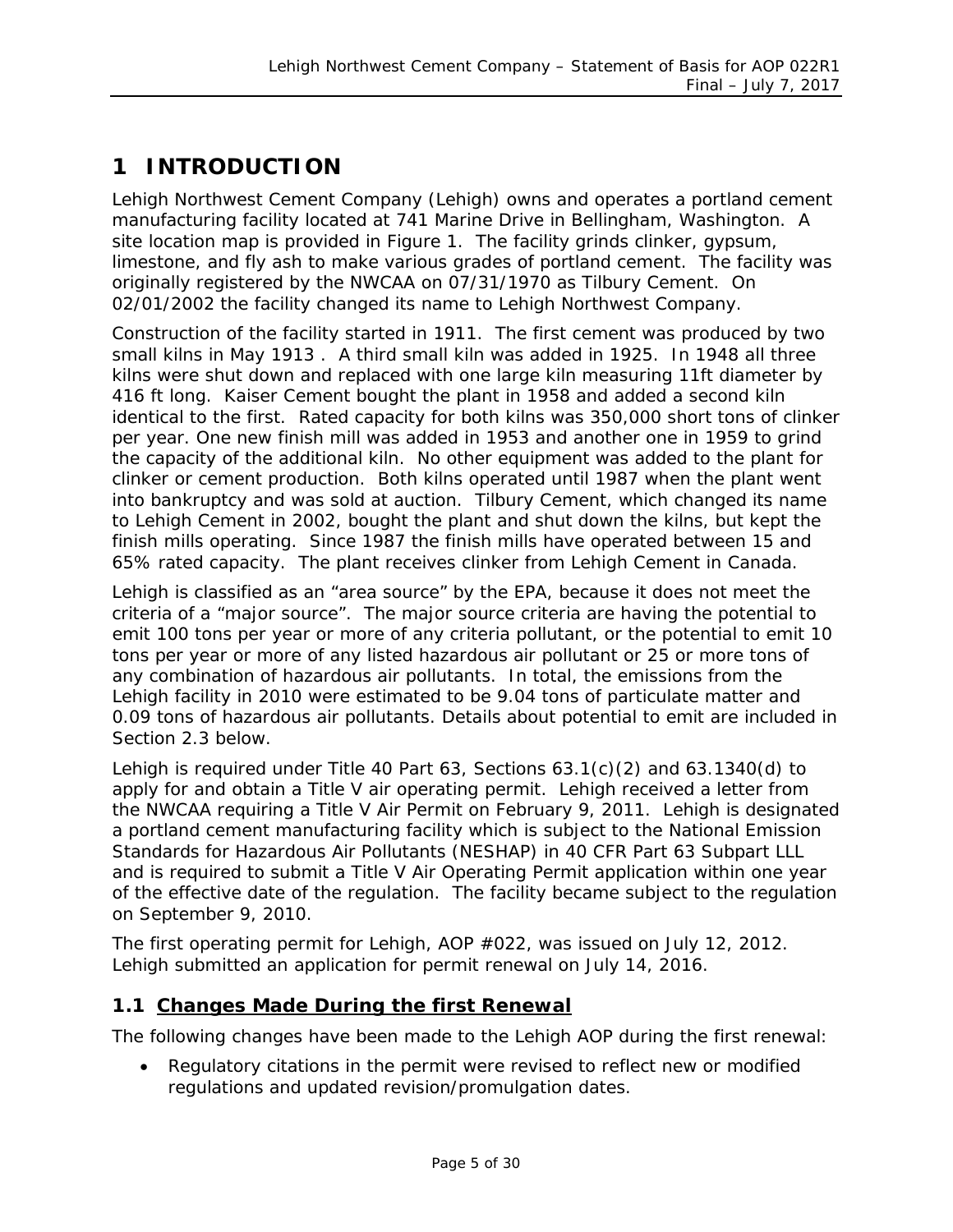- Formatting throughout the entire permit has been updated to current NWCAA standards.
- Contact names and information for Lehigh and the NWCAA were updated as appropriate. In addition, the Permit Information page reflects the updated permit number and dates for the permit renewal. Note that the renewal application is due a year in advance of the permit expiration date.
- AOP Section 2 (Standard Terms and Conditions) has been replaced with the latest NWCAA standard version, containing any new or modified regulations and updated reference dates.
- AOP Section 3 (Standard Terms and Conditions for NSPS and NESHAP) has been replaced with the latest NWCAA standard version of applicable requirements, containing any new or modified regulations and updated reference dates.
- The provisions of OAC 1251, issued by NWCAA on 9/9/16, have been added in Section 5 of the AOP.
- The Statement of Basis content and layout were revised to standardize the documents issued for Lehigh. Factual information was revised to correct for current operation and some text has been rephrased to add clarification.
- The facility responsible official (RO) has been changed between the proposed version and the final version of the AOP. Since the replacement of the RO is considered to be an administrative modification that does not require a public notice, NWCAA made the change to the new RO pursuant to WAC 173-401- 720 and include it in the final version of the AOP.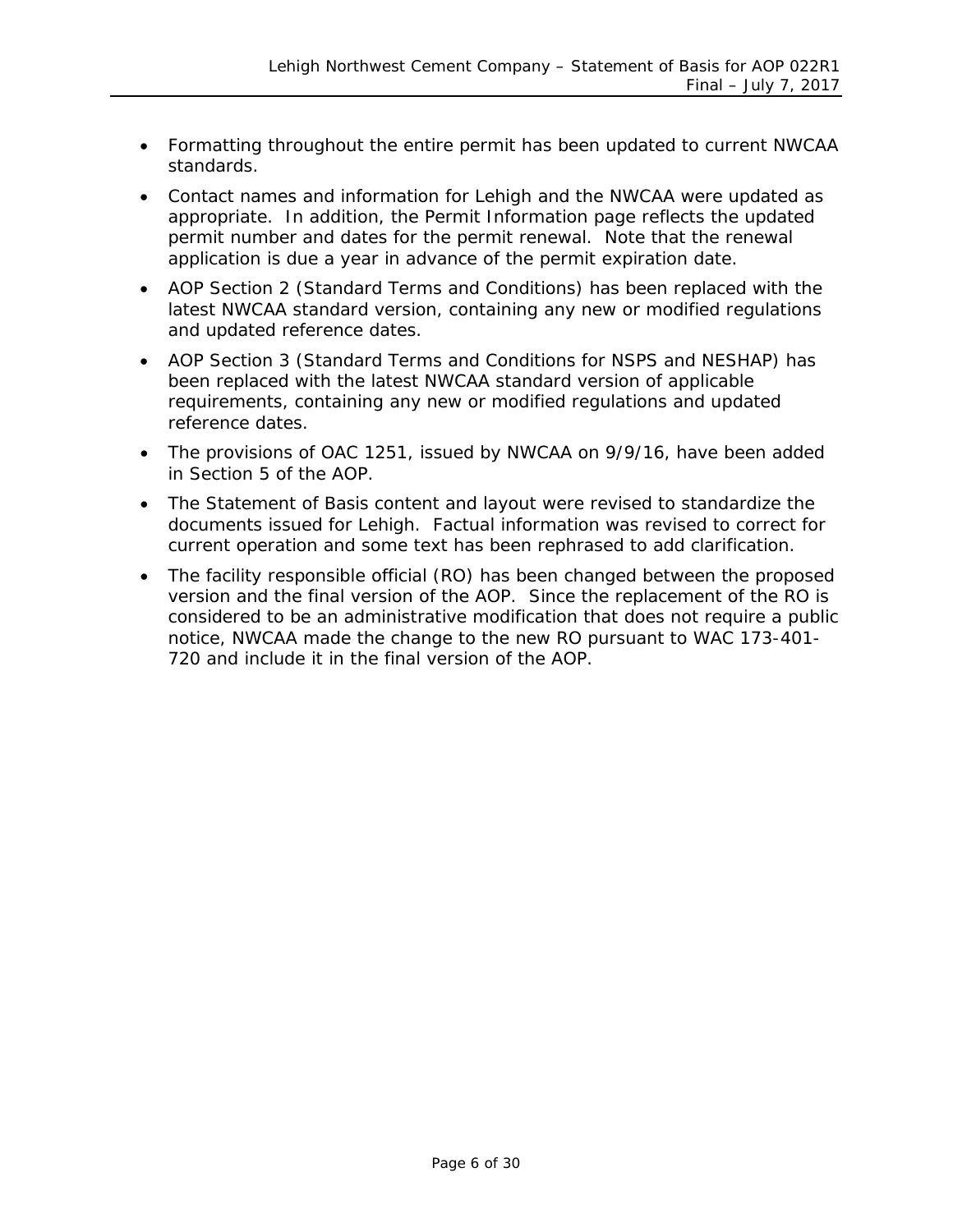# <span id="page-6-0"></span>**2 FACILITY DESCRIPTION**

#### <span id="page-6-1"></span>**2.1 General Facility Description**

The Lehigh facility is located at 741 Marine Drive in Bellingham, Washington [\(Figure](#page-7-1)  [2-1\)](#page-7-1). The facility has a nominal production capacity of 324,000 metric tons of Portland cement per year. The plant operates by blending clinker, gypsum, and limestone and grinding the material to the required specification. Fly ash is also added after the grinding operation.

Clinker is imported from offsite cement kilns. The kiln at the site was shut down in 1987 and clinker is no longer produced at the site. The clinker is delivered by truck and is stockpiled in an enclosed clinker shed. The clinker is delivered to an underground conveyor in the shed via a front end loader. A blower and baghouse provide a slight negative pressure in the shed to reduce fugitive emissions from the clinker unloading and loading. Gypsum and limestone are similarly delivered, stored and loaded onto conveyor systems.

The raw materials are delivered by conveyor to the front-end of two finish mills (Finish Mill #3 and Finish Mill #4). The mills turn and use steel balls of various sizes to crush and grind the raw materials. Dust emissions from the two finish mills are controlled by dust collection systems. Each mill has two sections, the primary mill and the secondary mill.

After grinding, fly ash may be added to the Portland cement depending on the type of cement that is being produced. The ground cement/fly ash mixture is conveyed via enclosed conveyor to air separators. Finish Mill #3 uses a mechanical style separator which consists of a rotating arm to separate the fine material from the coarse material. Finish Mill #4 uses an air separator to separate the fine and coarse material. The fine material is conveyed via enclosed conveyor to the storage silos, while the coarse material is conveyed via enclosed conveyor to the front end of the finish mills for further grinding.

Finish Mill #3 uses the same dust collector to control emissions from the mill and the mechanical separator. Finish Mill #4 uses a dust collector to control emissions from the mill and a separate dust collector (Fuller dust collector) to control emissions from the air separator.

The finished product is stored in silos until it is loaded in trucks or rail cars. All storage, conveyor, and loading operations are controlled by dust collectors.

A site map showing the layout of the Lehigh facility is provided in [Figure 2-2.](#page-9-0) A process flow diagram of the operations at the facility is provided in [Figure 2-3.](#page-10-0)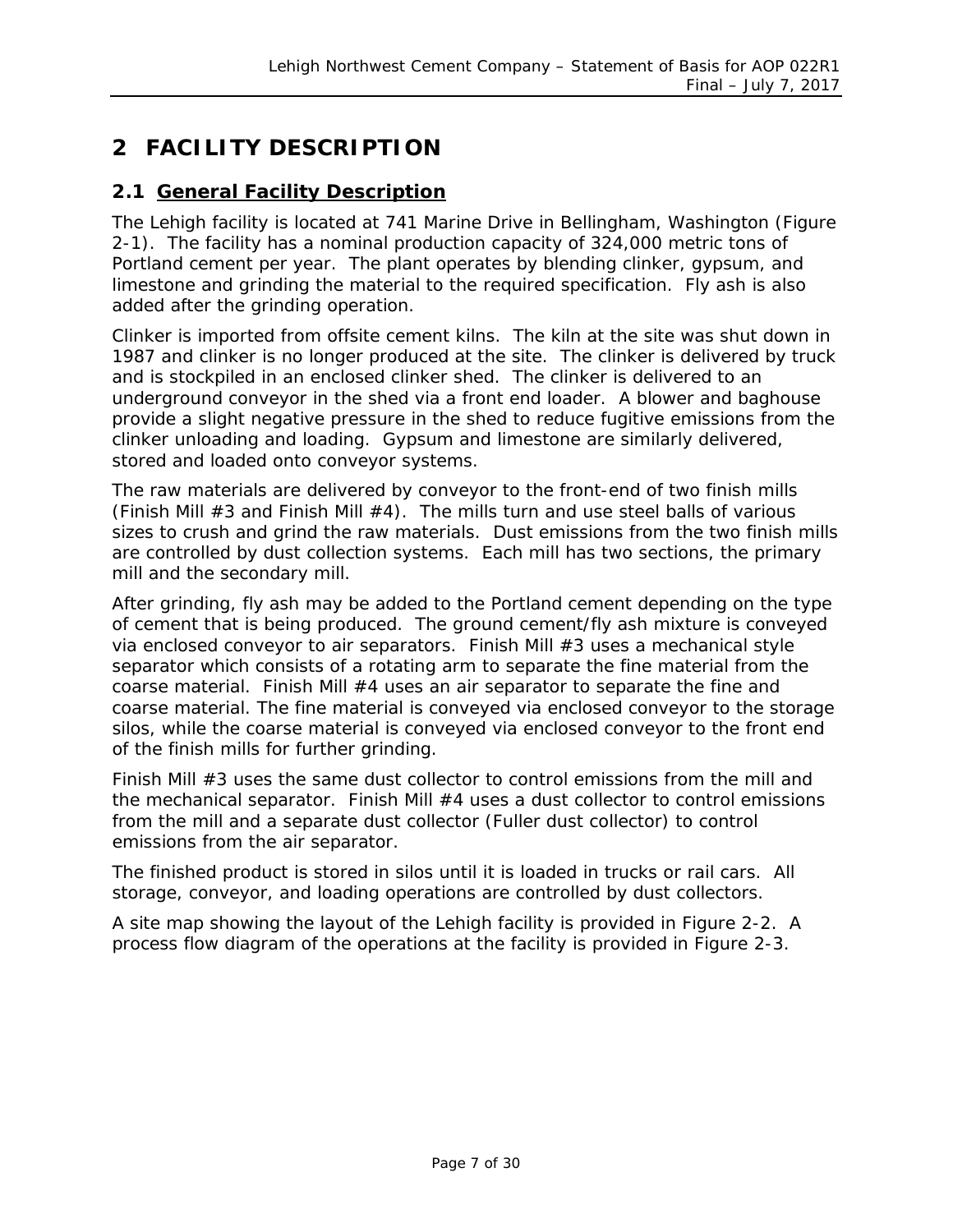

#### <span id="page-7-1"></span>**Figure 2-1 Lehigh Cement Plant Location**

#### <span id="page-7-0"></span>**2.2 Emission Unit Description**

The Lehigh facility has four emissions points:

**Emissions Point #1:** Emissions Point #1 consists of the Fuller Air Separator Baghouse, which was constructed in 1996 under OAC #587. Estimated Particulate Matter (PM) emissions in 2010 were 6.24 tons.

**Emissions Point #2:** Emissions Point #2 consists of the Finish Mill #3 Baghouse. This baghouse controls emissions from both Finish Mill #3 and the mechanical separator which were constructed in 1953. Estimated PM emissions in 2010 were 0.01 tons.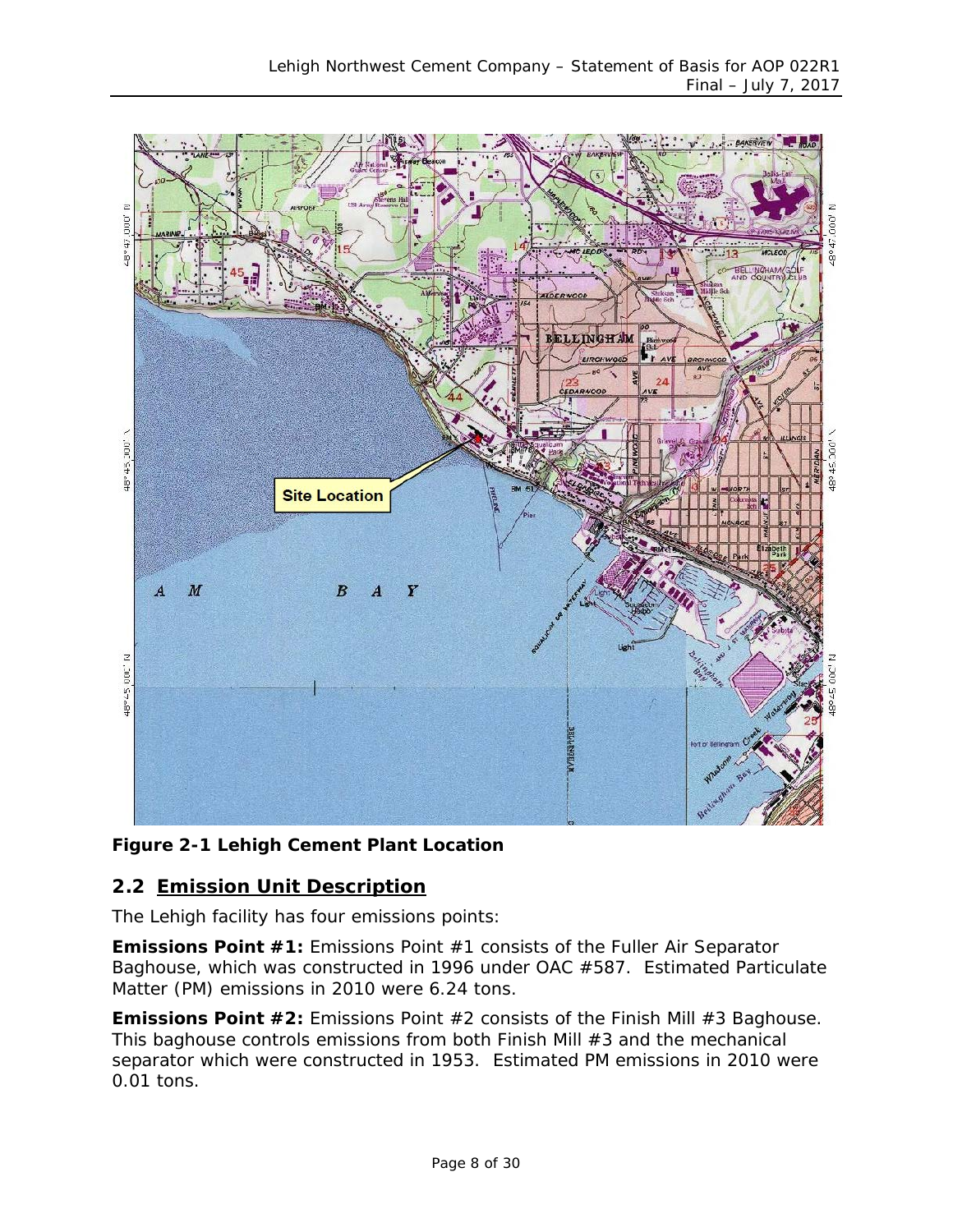**Emissions Point #3:** Emissions Point #3 consists of the Finish Mill #4 Baghouse. This baghouse controls emission from Finish Mill #4 (not including the air separator) which was constructed in 1958. Estimated PM emissions in 2010 were 1.3 tons.

**Emissions Point #4:** Emissions Point #4 consists of storage area and conveyance system baghouses and dust collectors. This emission point includes the following systems:

- Two baghouses on the clinker conveyor system and clinker storage shed (one is currently inactive).
- One baghouse (#4 mill separator) for air slides and bucket elevator
- Two baghouses for cement silos. OAC 1251 has been issued to replace these two baghouses, but they have not been replaced yet as of the writing of this document.
- One baghouse/Dust collector for truck loading area
- One baghouse for fly ash silo (silo 25)
- One baghouse transfer pump
- One dust collector for rail car loading
- One baghouse for the eight fly ash silos  $#0001$
- One dust collector for the buff tank #0002
- One dust collector on the finish mill fly ash tank
- One dust collector for the rail unloading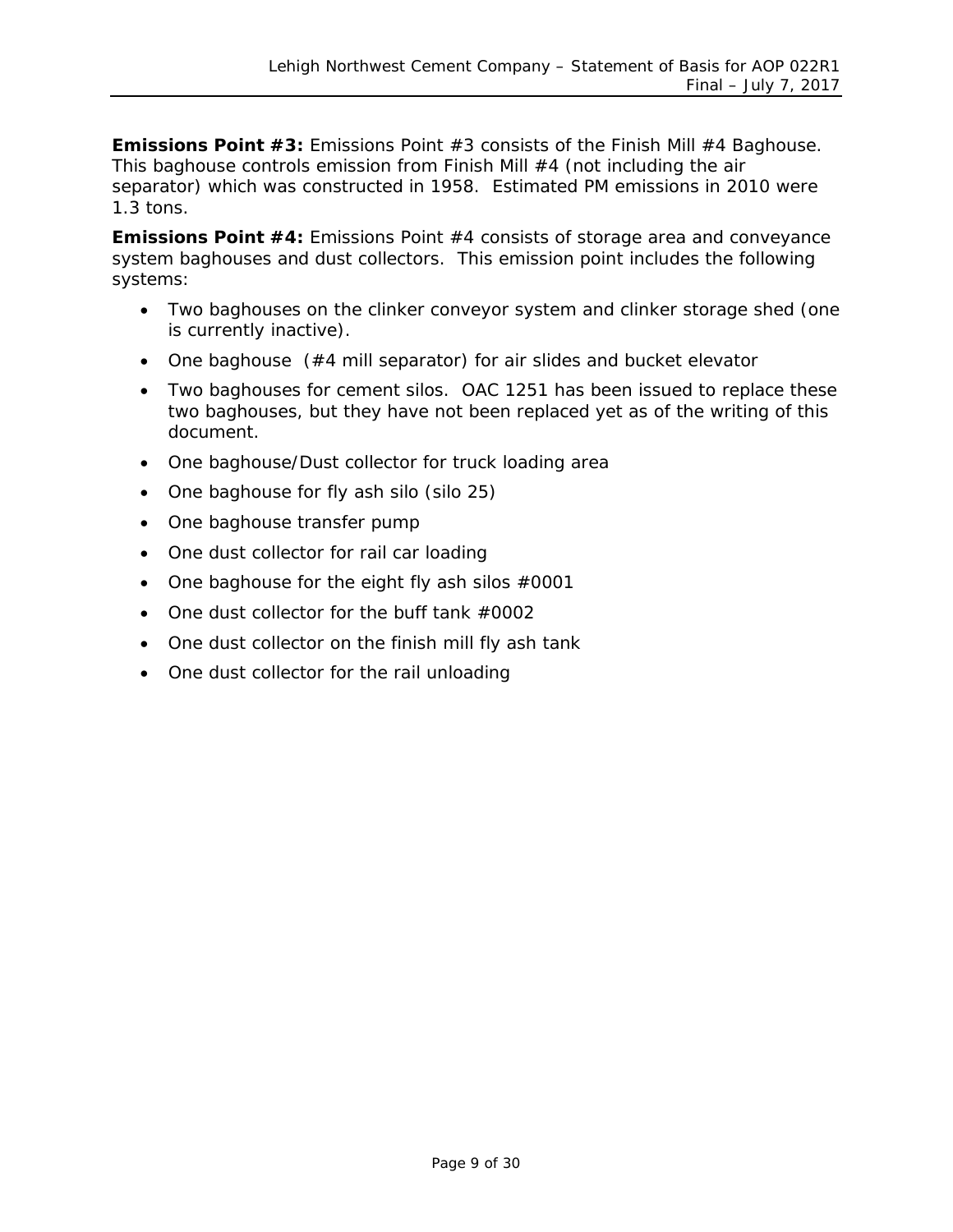

### <span id="page-9-0"></span>**Figure 2-2 Lehigh Cement Plant Overhead View**

A detailed emissions inventory as submitted by Lehigh is shown in [Table 2-2.](#page-11-1)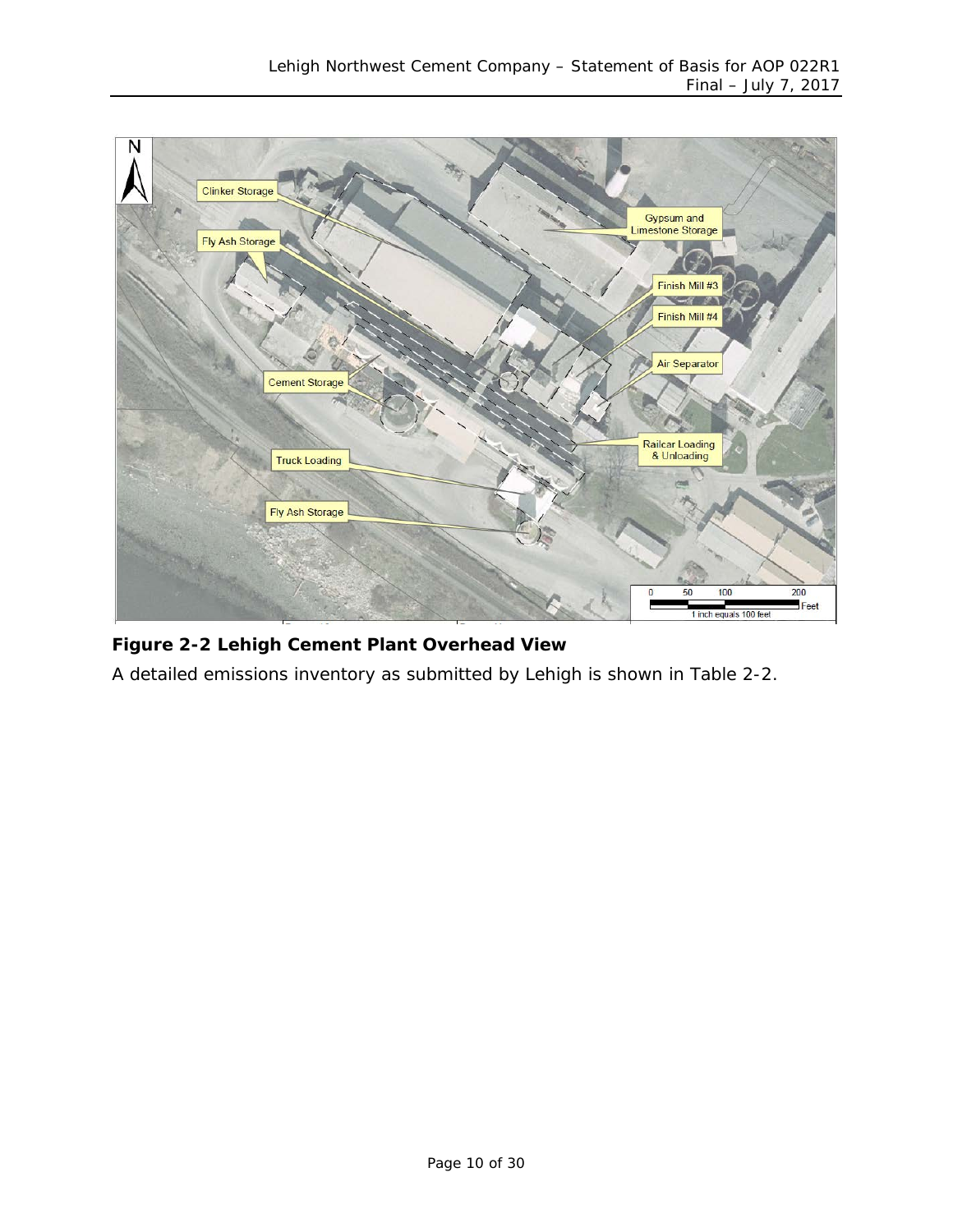

<span id="page-10-0"></span>**Figure 2-3 Lehigh Cement Process Diagram**

| Table 2-1 Significant Emission Units at Lehigh |  |  |
|------------------------------------------------|--|--|

| <b>Emission</b><br><b>Point</b> | <b>Process Description</b>               | <b>Control Device</b>       |
|---------------------------------|------------------------------------------|-----------------------------|
|                                 | Finish Mill #4 Fuller Air Separator      | <b>Baghouse</b>             |
| $\overline{2}$                  | Finish Mill #3                           | Baghouse                    |
| 3                               | Finish Mill $#4$                         | Baghouse                    |
| $\overline{4}$                  | Storage Area and Conveyance System       |                             |
|                                 | Clinker conveyor system and<br>$\bullet$ | Baghouse                    |
|                                 | storage                                  |                             |
|                                 | # 4 Mill Separator<br>$\bullet$          | <b>Baghouse</b>             |
|                                 | Silo $#1-5$<br>$\bullet$                 | Baghouse                    |
|                                 | Silo #6-10<br>$\bullet$                  | Baghouse                    |
|                                 | Truck loading area<br>$\bullet$          | Baghouse/ Dust<br>Collector |
|                                 | Silo 25<br>$\bullet$                     | Baghouse                    |
|                                 | <b>Transfer Pump</b><br>$\bullet$        | Baghouse                    |
|                                 | Railcar Loading<br>$\bullet$             | <b>Dust Collector</b>       |
|                                 | Fly ash silos 11-18 #0001<br>$\bullet$   | Baghouse                    |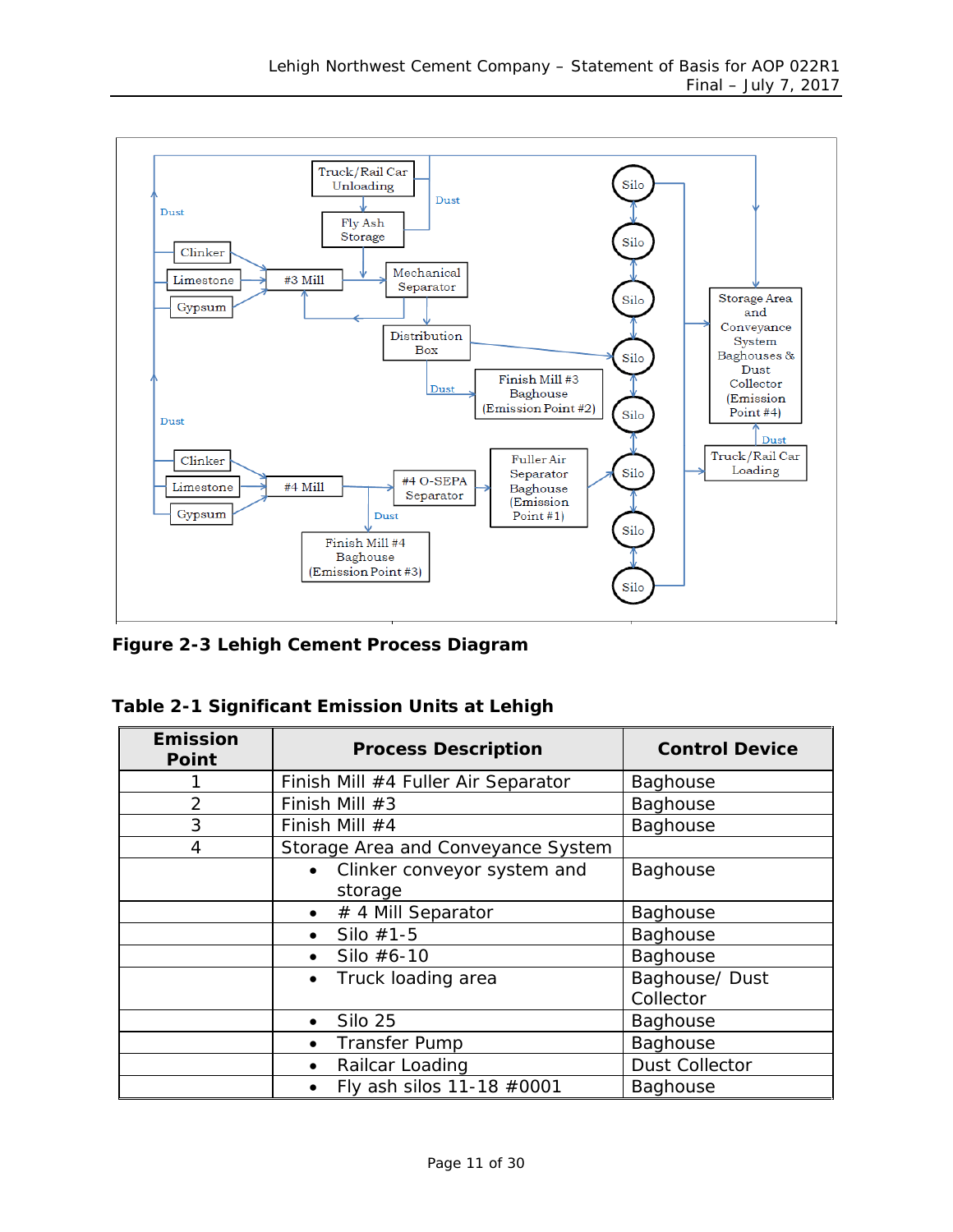| <b>Emission</b><br><b>Point</b> | <b>Process Description</b> | <b>Control Device</b> |
|---------------------------------|----------------------------|-----------------------|
|                                 | • Buff Tank $\#0002$       | <b>Dust Collector</b> |
|                                 | • Finish Mill Fly Ash Tank | <b>Dust Collector</b> |
|                                 | Railcar Unloading          | <b>Dust Collector</b> |

#### <span id="page-11-0"></span>**2.3 Emissions Inventory and Potential to Emit**

[Table 2-2](#page-11-1) below shows recent emissions history of the facility as identified in the annual emissions inventory submitted to NWCAA, in tons per year.

|                   | 2010 | 2011 | 2012 | 2013 | 2014 | 2015 |
|-------------------|------|------|------|------|------|------|
| <b>TSP</b>        | 9.04 | 10   | 9.1  | 9.6  | 10.2 | 6.3  |
| $PM_{10}$         | 9.04 | 10   | 9.1  | 9.6  | 10.2 | 5.4  |
| PM <sub>2.5</sub> | 9.04 | 10   | 9.1  | 9.6  | 10.2 | 1.9  |
| SO <sub>2</sub>   | 0    | 0    | O    |      | O    |      |
| NOx               |      | Ω    |      |      | ი    |      |
| <b>VOC</b>        |      | Ω    |      |      | ∩    |      |
| CO                |      |      |      |      | ი    |      |

<span id="page-11-1"></span>**Table 2-2 Lehigh Emissions Inventory, tons per year**

In accordance with the EPA Q&A Manual for the Portland cement NESHAP (as cited in the February 9, 2011 letter to Lehigh from NWCAA) an assumption of 1% Hazardous Air Pollutants can be used for Portland cement facilities. This would give an estimated HAP emission from 2014 (the year with the highest reported PM emissions) of 0.1 tons. This is below the major source threshold of ≥10 tons of a single HAP or ≥25 tons combined HAP.

2015 emissions were calculated by Lehigh using a TSP emission factor from baghouses equal to 0.01 gr/acfm. Emissions were then calculated using the baghouse fan capacity and the hours of operation. Using emission factors from AP 42, Vol. I, 5th Ed., Appendix B.2, Table B.2.2, Category 4, (9/90), PM10 was calculated to be 85% of TSP and PM2.5 was calculated to be 30% of TSP.

The 2015 production was reported by Lehigh to be 78,201 tons of cement. The production capacity for the Lehigh plant is 324,000 tons per year. Potential emissions for TSP are then calculated to be (324,000/78,201)x6.3=26 tpy. Eighty five percent, or 22.1 tons per year, of TSP is PM10. Fifteen percent, or 3.9 tons per year, of TSP is PM2.5.

Lehigh doesn't operate any combustion devices beyond those used for comfort heating or hot water, and doesn't operate any significant VOC sources. The actual emissions of SO2, NOx, VOC, and CO are less than one ton per year. Hence, the potential emissions are also well below major source thresholds.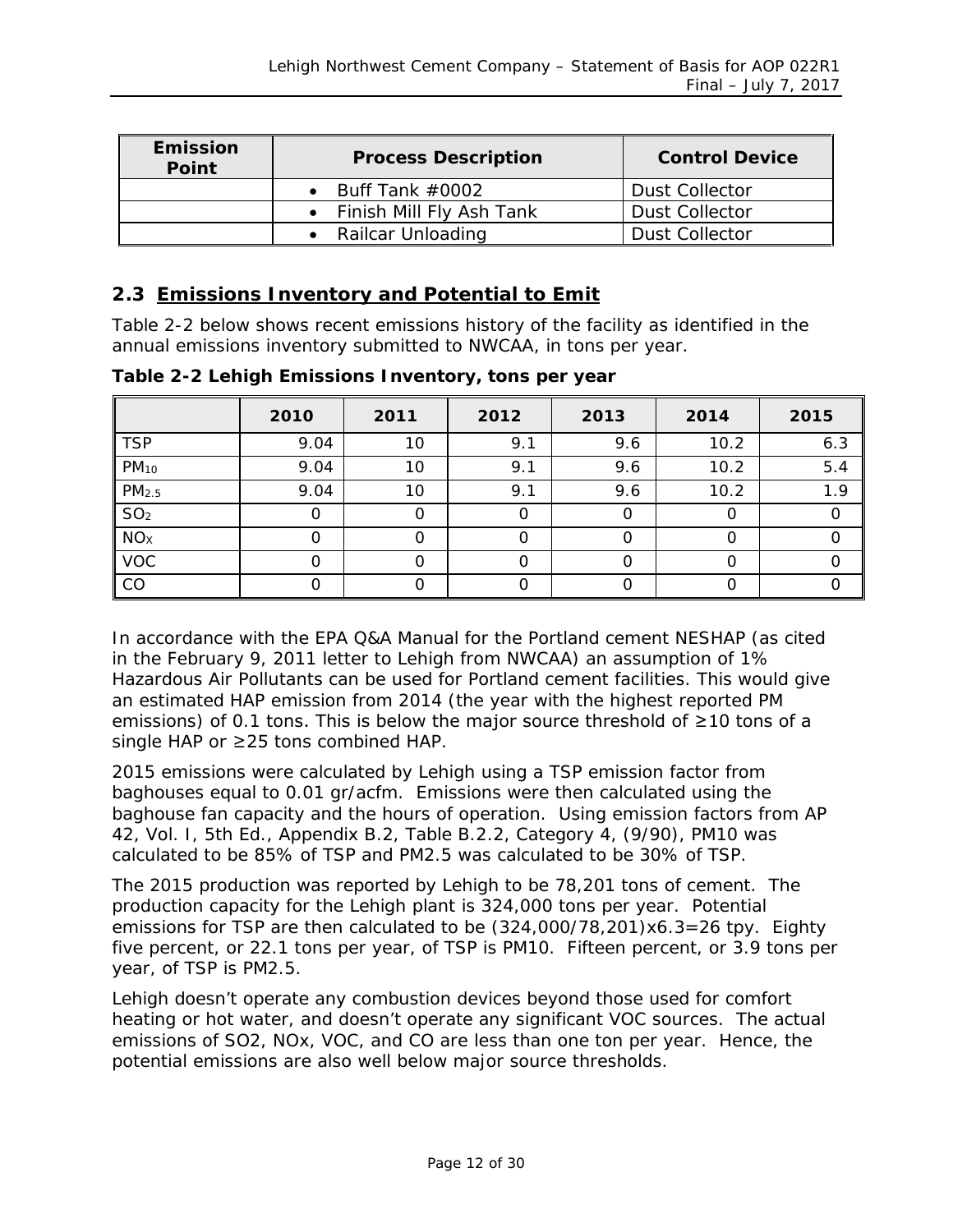#### <span id="page-12-0"></span>**2.4 Compliance History**

Violations are resolved through a combination of penalty assessments and corrective action taken by the source. In most cases a summary of corrective action taken by the source was submitted to the NWCAA as a written response to the violation. Additional information about each violation can be obtained upon request to the NWCAA. One NOV is in the database.

**Notice of Violation #3410 Issued April 30, 2004:** The facility was issued this NOV for failure to report an upset condition which resulted in an exceedance of an air quality standard. Opacity from the air slide baghouse was observed at 30%, exceeding the 20% opacity standard. Air slide baghouse breakthrough occurred on March 23, 2004. The air slide continued to operate during this period which ended on March 27, 2004, when two bags were replaced. Violation was of Section 340.11 and 342.1 of NWCAA Regulation.

#### <span id="page-12-1"></span>**2.5 Compliance Reports**

The Lehigh AOP requires semiannual and annual reports to be submitted to the NWCAA as part of the facility's ongoing compliance demonstration. Semiannual reports provide for the certification by the responsible corporate official of the truth, accuracy, and completeness of reports submitted during the previous six-month period. With the annual compliance certification the responsible corporate official also certifies compliance with all applicable requirements in the AOP term by term, noting the method with which compliance is determined, and whether the facility was fully or intermittently in compliance with each term.

#### <span id="page-12-2"></span>**2.6 NWCAA Regulatory Orders**

No regulatory orders have been issued for Lehigh.

#### <span id="page-12-3"></span>**2.7 NWCAA Orders of Approval to Construct**

Lehigh has two Orders of Approval to Construct (OACs):

**OAC 587a:** OAC 587a was issued on December 8, 2011, to modify the original OAC 587, which was issued on April 25, 1996. The original OAC was issued for construction and operation of a 200,000 ton per year air separator, to be located at the exit of the finish mill. The main purpose of the modification was to remove a requirement that stated that the air separator and fabric filter were subject to Subpart OOO of 40 CFR 60. Subpart OOO applies to nonmetallic mineral processing plants, which includes rock crushers, but not Portland cement plants.

**OAC 931:** OAC 931 was issued on December 12, 2005, for replacement of two dust collectors with new pulse-jet fabric filtration dust collectors. Dust Collector #0001 is used to control particulate emissions when unloading flyash from rail cars. Collector #0002 is used to control particulate emissions when loading trucks with fly ash or cement.

**OAC 1251:** OAC 1251 was issued on September 9, 2016, for replacement of two dust collectors on the storage silos with two new ones. There are two rows of five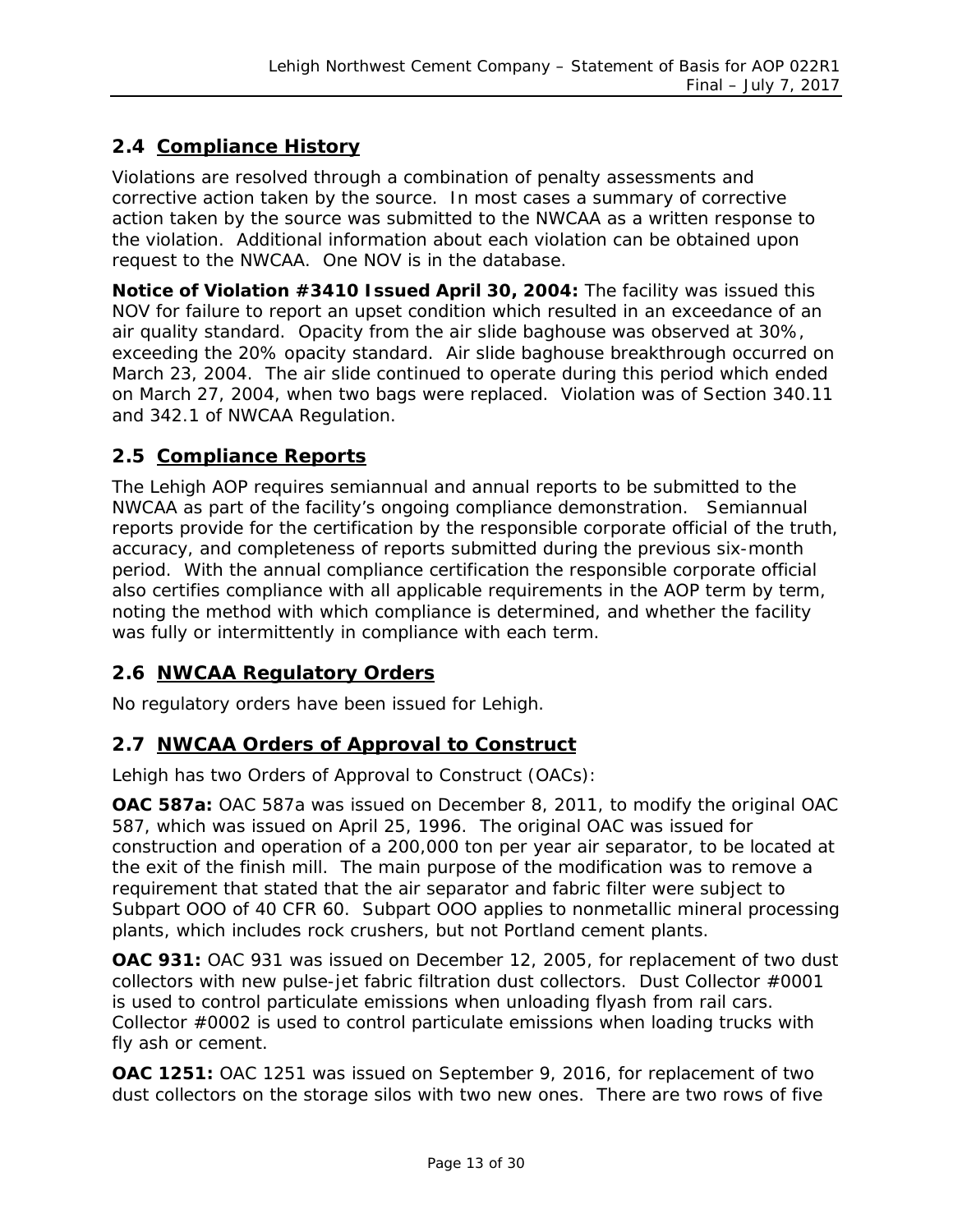silos at the facility, and each row of five silos has a dust collector to control the cement dust that is created by the silos emptying and refilling during operation. The old dust collectors were installed in 1959 and there was no permit for the existing baghouses. As of the time of permit issuance, the new baghouses have not been installed yet.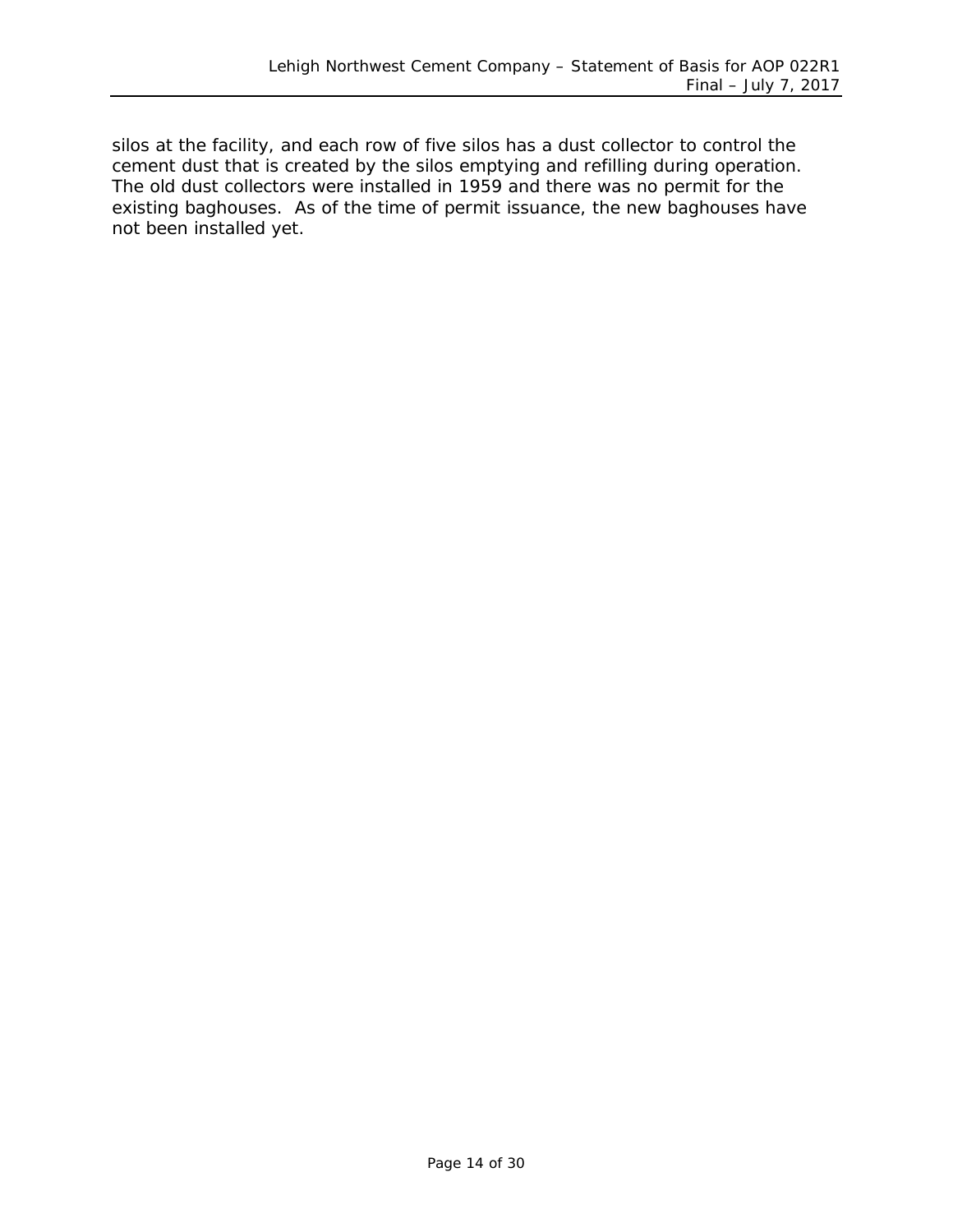# <span id="page-14-0"></span>**3 BASIS OF REGULATION APPLICABILITY**

#### <span id="page-14-1"></span>**3.1 New Source Performance Standards (NSPS)**

Subpart F of 40 CFR 60 applies to the Finish Mill #4 because it is an affected facility that was modified after August 17, 1971 through installation of the Fuller Air Separator and the Separator's baghouse. The only emission limit from the NSPS that applies to the Finish Mill is an opacity limit of 10%. However, 40 CFR 60.62(c) references requirements from 40 CFR 63.1350 (Subpart LLL), which are included in the AOP.

Whenever a NSPS applies to a facility, specific parts of Subpart A (General Provisions) to 40 CFR 60 apply. Such standard terms and conditions are administrative, notification, and/or other requirements that typically have no ongoing compliance monitoring requirements.

#### <span id="page-14-2"></span>**3.2 National Emission Standards for Hazardous Air Pollutants (NESHAP)**

Lehigh is subject to 40 CFR Part 63 Subpart LLL- National Emission Standards for Hazardous Air Pollutants from the Portland Cement Manufacturing Industry. The final regulation, issued on June 14, 1999, amended on September 9, 2010, again on July 27, 2015, and most recently on July 25, 2016, covers new and existing Portland cement plants, whether they are major or area sources. Hazardous air pollutants are released during most operations of most of the equipment at a Portland cement plant, including kilns, clinker coolers, raw mills, raw material dryers, storage bins, open clinker piles, and bagging and bulk loading facilities. Because the Lehigh facility does not have kilns or clinker coolers, and because it is an *area* rather than a *major* source, only limited requirements apply to the facility.

Whenever a NESHAP applies to a facility, specific parts of Subpart A (General Provisions) to 40 CFR 63 apply. Such standard terms and conditions are administrative, notification, and/or other requirements that typically have no ongoing compliance monitoring requirements. Relevant portions of Subpart A are included in the AOP.

#### <span id="page-14-3"></span>**3.3 Compliance Assurance Monitoring (CAM)**

The requirements of Compliance Assurance Monitoring are contained in 40 CFR 64. They apply to a pollutant-specific emissions unit at a major source that is required to obtain a part 70 or 71 permit provided the unit satisfies all criteria as delineated in 40 CFR  $64.2(a)(1)-(3)$ . In particular, 40 CFR  $64.2(a)$  stipulates that "...the requirements of this part shall apply to a pollutant-specific emissions unit at a major source…" Lehigh is an area, not a major, source. Therefore, Lehigh is not subject to the CAM rule.

#### <span id="page-14-4"></span>**3.4 Chemical Accident Prevention Provisions**

The goal of 40 CFR 68 and the risk management program it requires is to prevent accidental releases of substances that can cause serious harm to the public and the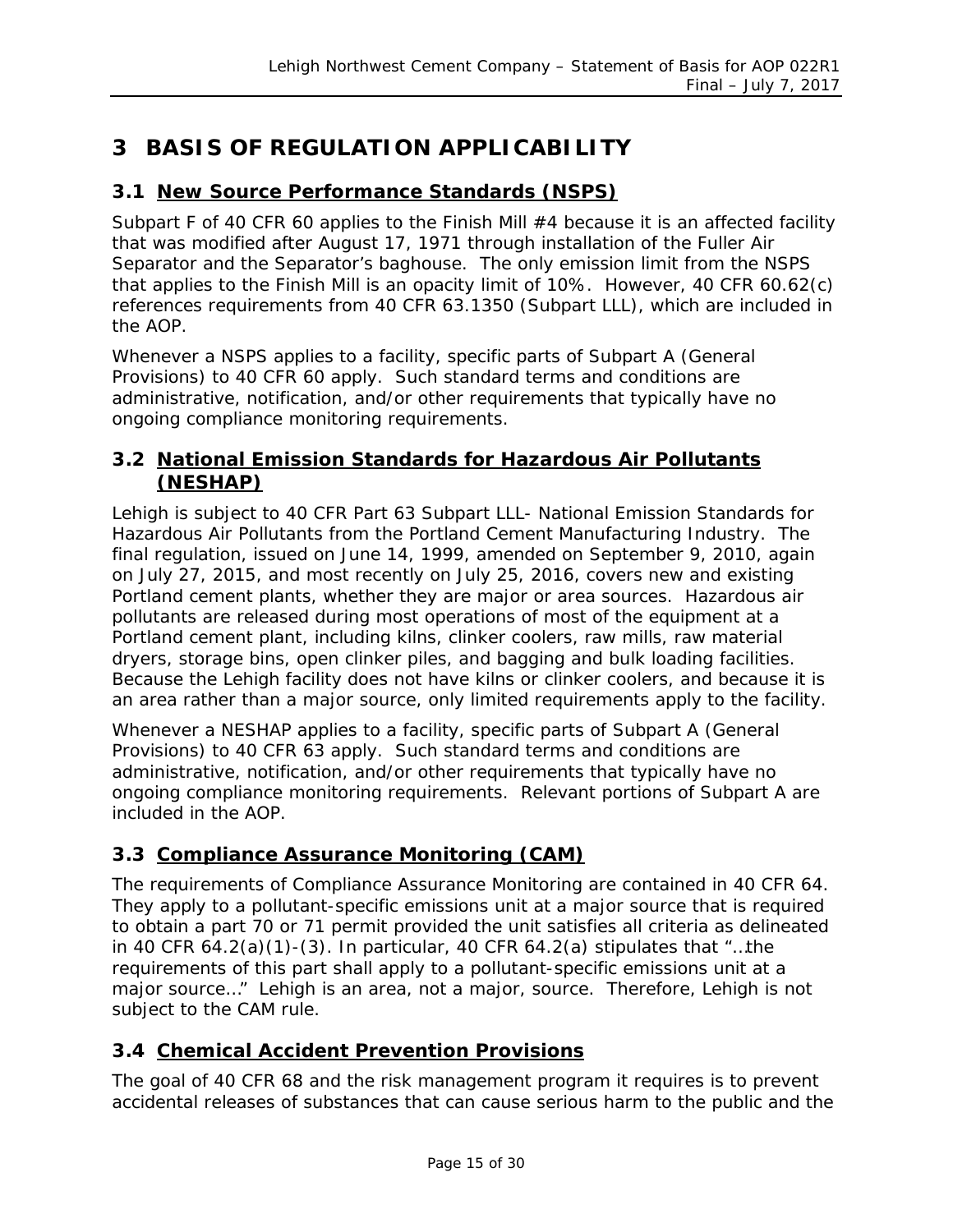environment from short-term exposures and to mitigate the severity of releases that do occur. If a tank, drum, container, pipe, or other process at a facility contains any of the extremely hazardous toxic and flammable substances listed in Table 1 to 40 CFR 68.130 in an amount above the "threshold quantity" specified for that substance, the facility operator is required to develop and implement a risk management program.

Lehigh does not have any of the substances in the threshold quantities listed in Table 1 to 40 CFR 68.130 and therefore it is not subject to the requirements of 40 CFR 98.

#### <span id="page-15-0"></span>**3.5 New Source Review (NSR)**

#### **3.5.1 Basic Information**

New Source Review requires stationary sources of air pollution to acquire permits before they begin construction. NSR is also referred to as construction permitting or preconstruction permitting.

There are three types of NSR permits. A source may have to acquire one or more of these permits:

- Prevention of Significant Deterioration (PSD) permits, which are required for new major sources or a major source making a major modification in an attainment<sup>[1](#page-15-1)</sup> area;
- Nonattainment NSR permits, which are required for new major sources or major sources making a major modification in a nonattainment area; and
- Minor source permits, which are required for sources that emit pollutants below the major source threshold but above the minor source threshold. It is generally the case that a major new or modified source will also require minor NSR permitting that covers a different subset of pollutants.

#### **3.5.2 What are Permits?**

Permits are legal documents that the source must follow. Permits specify what emission limits must not be exceeded and how the source is to demonstrate compliance with the set limits. Permits may contain conditions to ensure that the source is built according to the permit application upon which the permitting agency relies for air impact analysis. For example, the permit may specify a stack height that was used by the permitting agency to determine compliance with air pollutant limits. Some limits in the permit may be specified at the request of the source to keep them from being subject to other requirements. For example, the source may take limits in a minor NSR permit to keep the source out of PSD. To assure that sources follow permit requirements, permits also contain monitoring, recordkeeping, and reporting (MR&R) requirements.

<span id="page-15-1"></span><sup>&</sup>lt;sup>1</sup> An attainment area means a geographic area designated by EPA at 40 CFR 81 as having attained the National Ambient Air Quality Standard for a given criteria pollutant (Reference: WAC 173-400-030 (9)).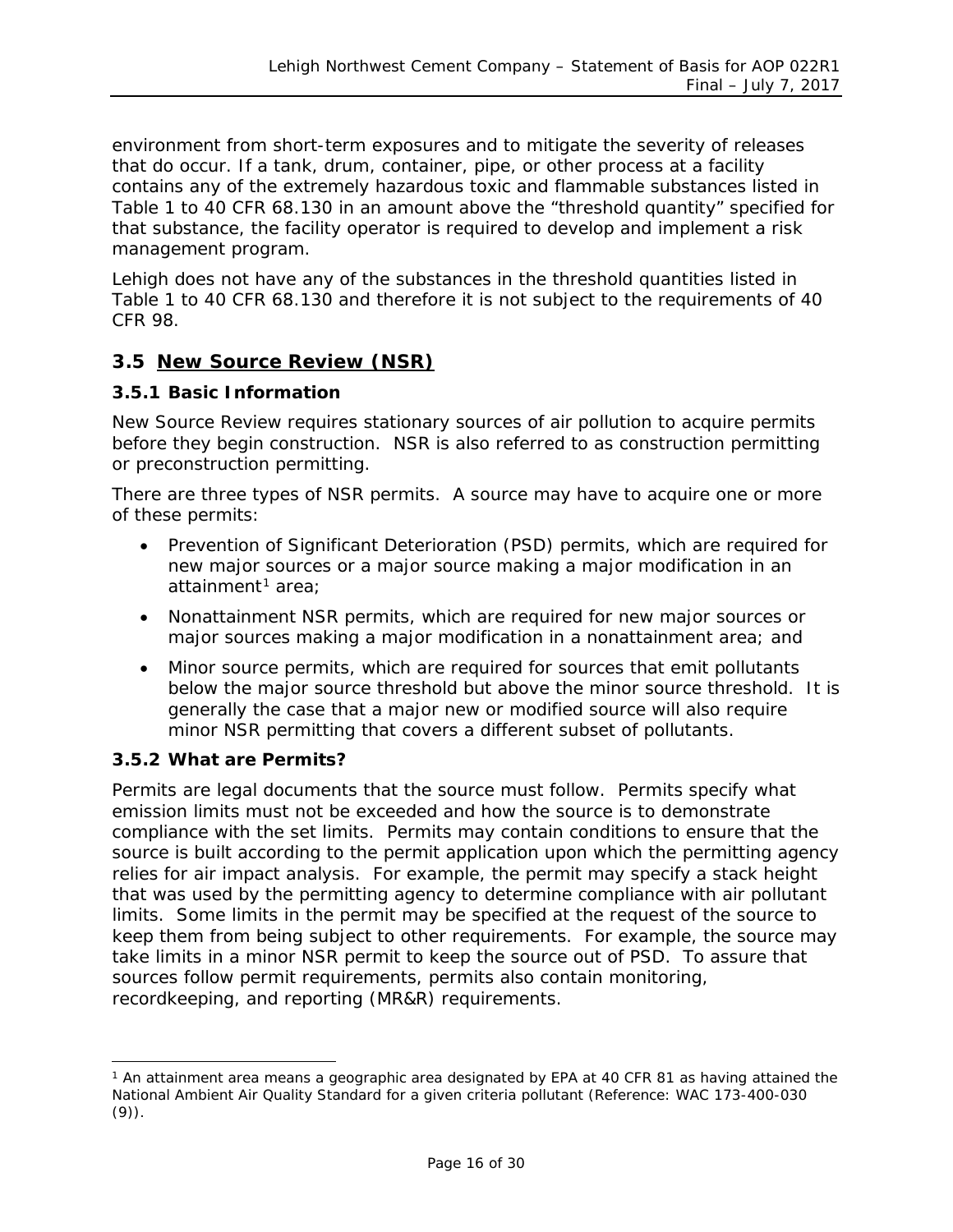#### **3.5.3 Who Issues the Permits?**

In Washington State most NSR permits are issued by the Washington State Department of Ecology ("Ecology") or local air pollution control agencies. The EPA issues the permit in some cases. Ecology and local air pollution control agencies have their own permit programs that are approved by EPA in the State Implementation Plan (SIP). In general, in the NWCAA jurisdiction, which encompasses Island, Skagit, and Whatcom Counties, Ecology issues major NSR permits (PSD permits) and NWCAA issues minor NSR permits (Orders of Approval to Construct, or OACs).

#### **3.5.4 Prevention of Significant Deterioration (PSD)**

Before a major source can be constructed or modified in an area that meets all the health-based ambient air requirements (i.e. in an attainment area), the owner or operator must demonstrate that the project will not cause or contribute to violations of any ambient air quality standard or air quality increment. Also, the owner or operator must demonstrate that the project will not cause significant deterioration in nearby Class I Areas (parks and wilderness areas).

Lehigh qualifies as a major source and is, therefore, an applicable source under the PSD program (40 CFR 52.21) since the facility is located in an attainment area. However, emissions of  $NO_{X_1}$ , CO, SO<sub>2</sub>, PM, and PM<sub>10</sub> are well below PSD thresholds and therefore Lehigh is not subject to the PSD program.

#### **3.5.5 Minor NSR**

New or modified sources of air pollution are required to obtain a permit from the NWCAA before beginning construction. Permits are referred to as Orders of Approval to Construct (OACs) and contain a wide range of local, state, and federal requirements to minimize air pollution impacts on the environment. The type of activity, the size of the operation, and the kinds of pollutants emitted determine permit conditions.

#### <span id="page-16-0"></span>**3.6 Greenhouse Gas (GHG) Regulation**

#### <span id="page-16-1"></span>**3.6.1 40 CFR 98, Federal Mandatory Greenhouse Gas Emission Inventory Regulation**

The requirements for the mandatory greenhouse gas reporting are contained in 40 CFR 98. In order for a facility to be subject to 40 CFR 98, it must meet the requirements of either 1, 2, or 3 below:

- 1. A facility that contains any source category that is listed in Table A–3 of 40 CFR 98 Subpart A.
- 2. A facility that contains any source category that is listed in Table A–4 of 40 CFR 98 Subpart A that emits 25,000 metric tons  $CO<sub>2</sub>e$  or more per year in combined emissions from stationary fuel combustion units.
- 3. A facility that has stationary fuel combustion units with an aggregate maximum rated heat input of 30 MMBtu/hr or greater, and the facility emits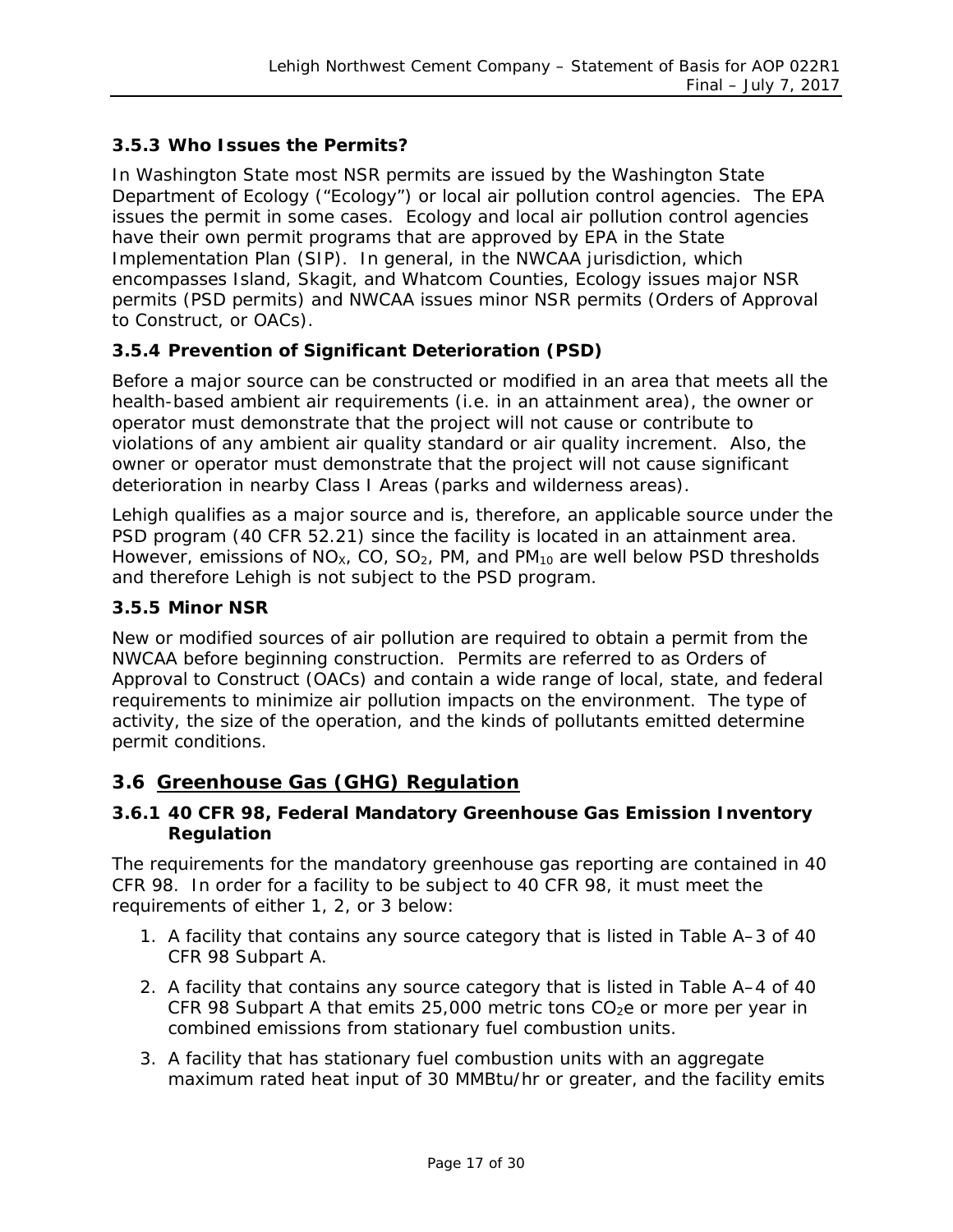$25,000$  metric tons  $CO<sub>2</sub>e$  or more per year in combined emissions from all stationary fuel combustion sources.

Lehigh does not contain any source category that is listed in tables A-3 or A-4 to subpart A to 40 CFR 98<sup>2</sup>, and has no fuel combustion sources with an aggregate maximum rated heat input of 30 MMBtu/hr.

As a result, Lehigh is not subject to the requirements of 40 CFR 98.

It should be noted that 40 CFR 98 falls outside the scope of the state and federal air operating permit rules, so this air operating permit could not contain any terms or conditions directly enforcing that regulation even if it did apply.

#### **3.6.2 WAC Chapter 173-441, Reporting of Emissions of Greenhouse Gases**

Chapter 173-441 WAC, "Reporting of Emissions of Greenhouse Gases", is a mandatory greenhouse gas (GHG) reporting rule for:

- Suppliers that supply applicable fuels sold in Washington State of which the complete combustion or oxidation would result in at least 10,000 metric tons of carbon dioxide annually; or
- Any listed facility that emits at least 10,000 metric tons of  $CO<sub>2</sub>$ -equivalents  $(CO<sub>2</sub>e)$  of greenhouse gases annually in the state.

Chapter 173-441 WAC was adopted by Ecology on December 1, 2010 and became effective on January 1, 2011. Lehigh is not required to report under Chapter 173- 441 WAC because the facility does not emit 10,000 metric tons or more of  $CO<sub>2</sub>e$  of greenhouse gases per year.

Chapter 173-441 WAC is patterned after 40 CFR 98, described above in Section [3.6.1,](#page-16-1) using most of the same definitions and calculating methods and formulas as in 40 CFR 98. The applicability threshold is set at 10,000 metric tons  $CO<sub>2</sub>e$ , rather than 25,000 metric tons. Any facility that is subject to Chapter 173-441 WAC is required to report greenhouse gas emissions into the federal e-GGRT online reporting system, whether that facility is subject to the federal regulation or not.

#### **3.6.3 WAC Chapter 173-442, Clean Air Rule**

This rule establishes GHG emissions standards starting in 2017 for certain stationary sources, petroleum product producers and importers and natural gas distributors.

The rule applies if the three year average for GHG beginning in 2012 is more than 100,000 metric tons CO2e per year. Lehigh does not have any combustion emission units, and does not emit GHG to the levels needed for WAC 172-442 applicability. Therefore, WAC 173-442 does not apply to Lehigh.

<span id="page-17-0"></span><sup>&</sup>lt;sup>2</sup> Subpart H of 40 CFR 98 does not apply to Lehigh, because Lehigh does not have any of the applicable equipment, including kilns, inline kiln/raw mills, or alkali bypasses.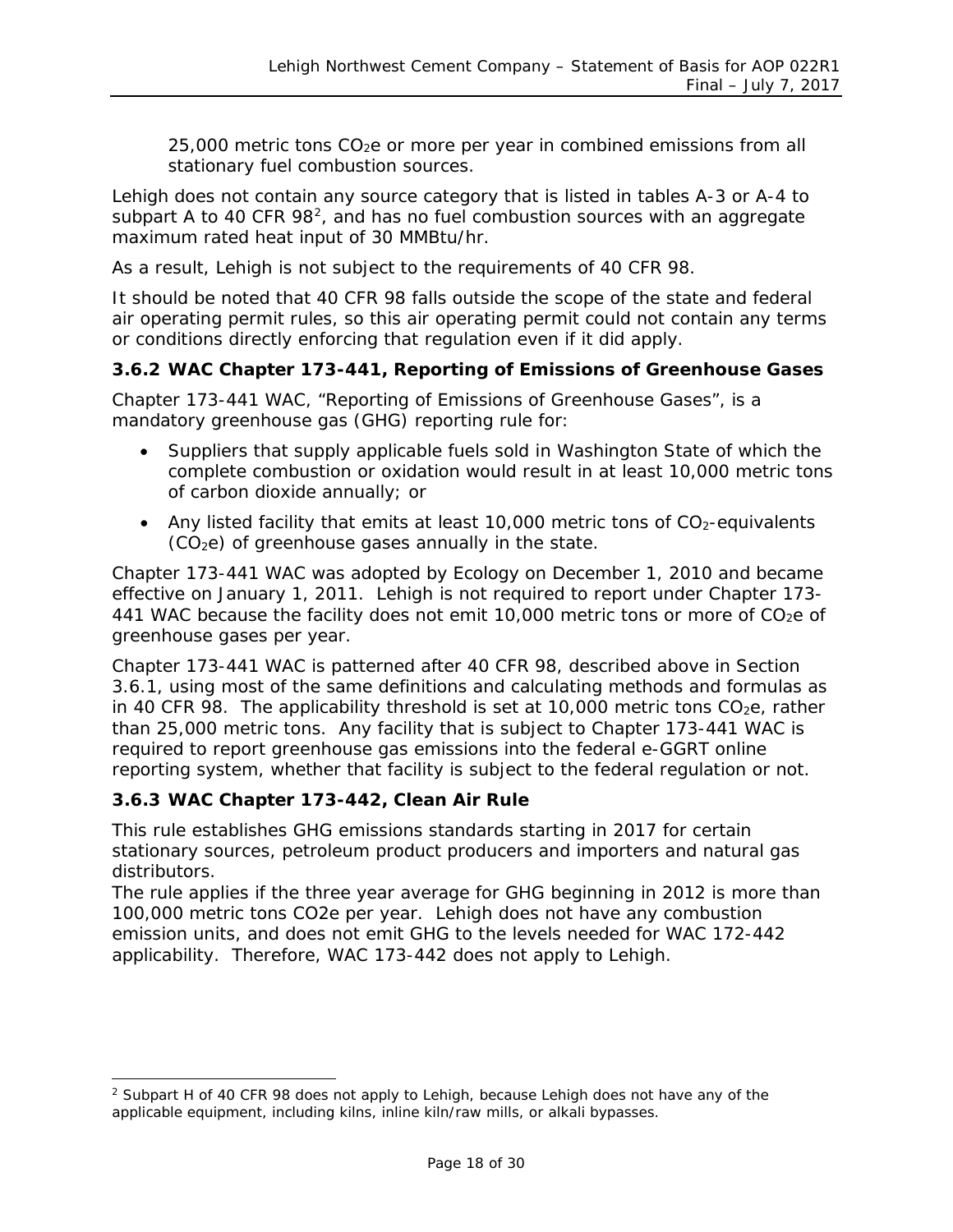# <span id="page-18-0"></span>**4 GENERAL PERMIT ASSUMPTIONS**

### <span id="page-18-1"></span>**4.1 Permit Content**

The permit contains (1) standard terms; (2) generally applicable conditions for the type of facility permitted; and (3) specifically applicable conditions. Applicable requirements that were satisfied by a single past action on the part of the source are not included in the permit but are discussed in the Statement of Basis. Regulations that require action by a regulatory agency, but not of the regulated source, are not included as permit conditions.

#### **4.1.1 OAC Conditions**

The AOP also contains conditions from applicable OAC (in this case, OAC 587a, OAC 931, and OAC 1251 as discussed in Section [2.7\)](#page-12-3). Not all conditions from the OAC are included in the AOP. There are OAC conditions that contain no substantive requirements, and therefore such conditions are not included in the AOP. For example, Condition 1 of OAC 587a stipulates that "The project shall be constructed and operated in accordance with the information submitted in the Notice of Construction and Application for Approval." This condition does not impose any ongoing requirement on the source, and as a result, this condition has not been included in the AOP.

#### <span id="page-18-2"></span>**4.2 One Time Requirements**

• Pursuant to 40 CFR 63.9(b)(2), initial notification that facility is subject to 40 CFR 63 Subpart LLL. The air operating permit application submitted on September 8, 2011 fulfills that requirement.

#### <span id="page-18-3"></span>**4.3 Federal Enforceability**

Federally enforceable requirements are terms and conditions required under the Federal Clean Air Act or under any of its applicable requirements such as NESHAP. Local and state regulations may become federally enforceable by formal approval and incorporation into the State Implementation Plan (SIP) or through other delegation mechanisms. Federally enforceable requirements are enforceable by the EPA and citizens of the United States. All applicable requirements in the permit including Standard Terms and Conditions, Generally Applicable Requirements, and Specifically Applicable Requirements are federally enforceable unless identified in the permit as enforceable only by the state and labeled as "state only".

Chapter 173-401 WAC is not federally enforceable although the requirements of this regulation are based on federal requirements for the air operating permit program. Upon issuance of the permit, the terms based on Chapter 173-401 WAC will become federally enforceable for the source.

Most rules and requirements are followed by a date in parentheses. Two different versions (identified by the date) of the same regulatory citation may apply to the source if federal approval/delegation lags behind changes made to the Washington Administrative Code (WAC) or the NWCAA Regulation. The date associated with a WAC regulation denotes the "State Effective Date" of the regulation. For SIP-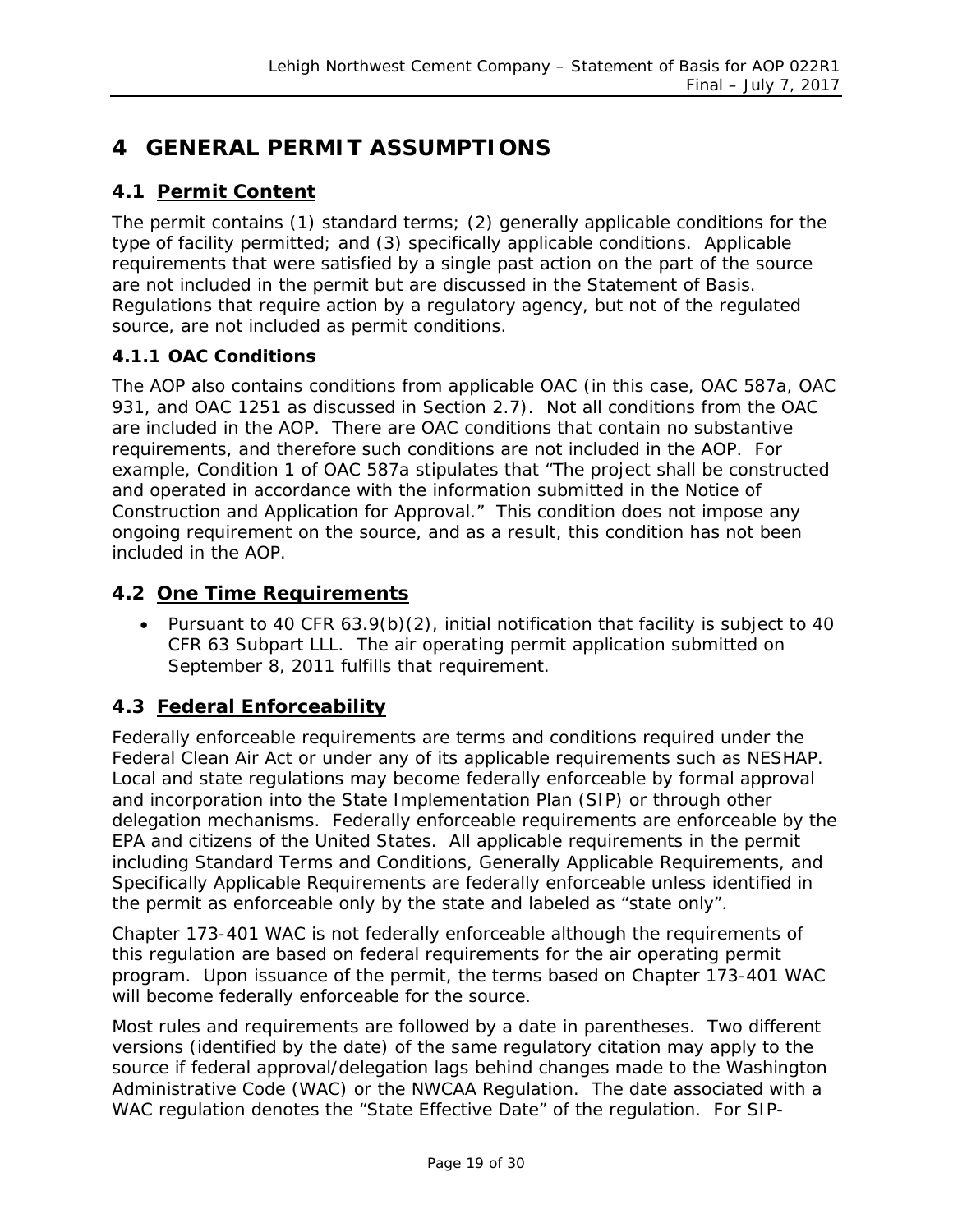approved WAC regulations (identified by the absence of the "state only" designation), the date represents the "State Effective Date" of the regulation version that was SIP-approved. For NWCAA regulations, the date represents the most recent Board of Directors adoption date, which is identified as the "Passed" or "Amended" date in the NWCAA Regulation. For SIP-approved NWCAA regulations (also identified by the absence of the "state only" designation), the parenthetical date represents the "Passed" or "Amended" date of the regulation version that was SIP-approved. The date associated with an OAC permit represents the latest revision date of that order. For a federal rule, the date is the rule's most recent promulgation date.

#### <span id="page-19-0"></span>**4.4 Gap-Filling**

Some regulations or statutes do not specify compliance determination or monitoring methods. Chapter 173-401-615 WAC requires the permit to feature monitoring, recordkeeping and reporting adequate to demonstrate compliance with applicable requirements. In these cases, a site specific compliance monitoring method was developed based on the characteristics of the permitted facility, the nature of the underlying requirement, the requirements of Chapter 173-401-615 WAC, and EPA guidance. The process of developing and implementing these requirements is called "gap filling". The following describes the derivation of site specific compliance monitoring in the Lehigh operating permit.

As an example of gap-filling, consider permit term 4.1 that references WAC 173- 401-615(3) (10/17/02). The WAC rule states that submittal of reports must be at least once every six months. In order to make the requirement less ambiguous permit term 4.1 was gap-filled to require reports to cover regular intervals and be submitted over specified date windows.

As another example of gap-filling, consider permit terms 4.3-4.12. These permit terms have to do with general nuisance, odor, and fugitive dust emissions, referencing applicable sections of WAC 173-400 and the NWCAA Regulation. For example, WAC 173-400-040(4), which describes fugitive dust emissions, states that the source "shall take reasonable precautions to prevent the release of air contaminants from the operation." Since this regulatory requirement did not specify monitoring, recordkeeping or reporting adequate to demonstrate compliance, gap-filling was employed. In this case, a requirement was added to the permit that a written air contaminant complaint response plan must be developed and maintained at the site with a procedure for responding to complaints.

Another example of gap-filling for an opacity requirement is described in Section [5.7.2](#page-23-2) of this SOB.

#### <span id="page-19-1"></span>**4.5 Future Requirements**

Applicable requirements promulgated with future effective compliance dates may be included as applicable requirements in the permit. Some requirements that are not applicable until triggered by an action, such as the requirement to file an application prior to constructing a new source, are addressed within the standard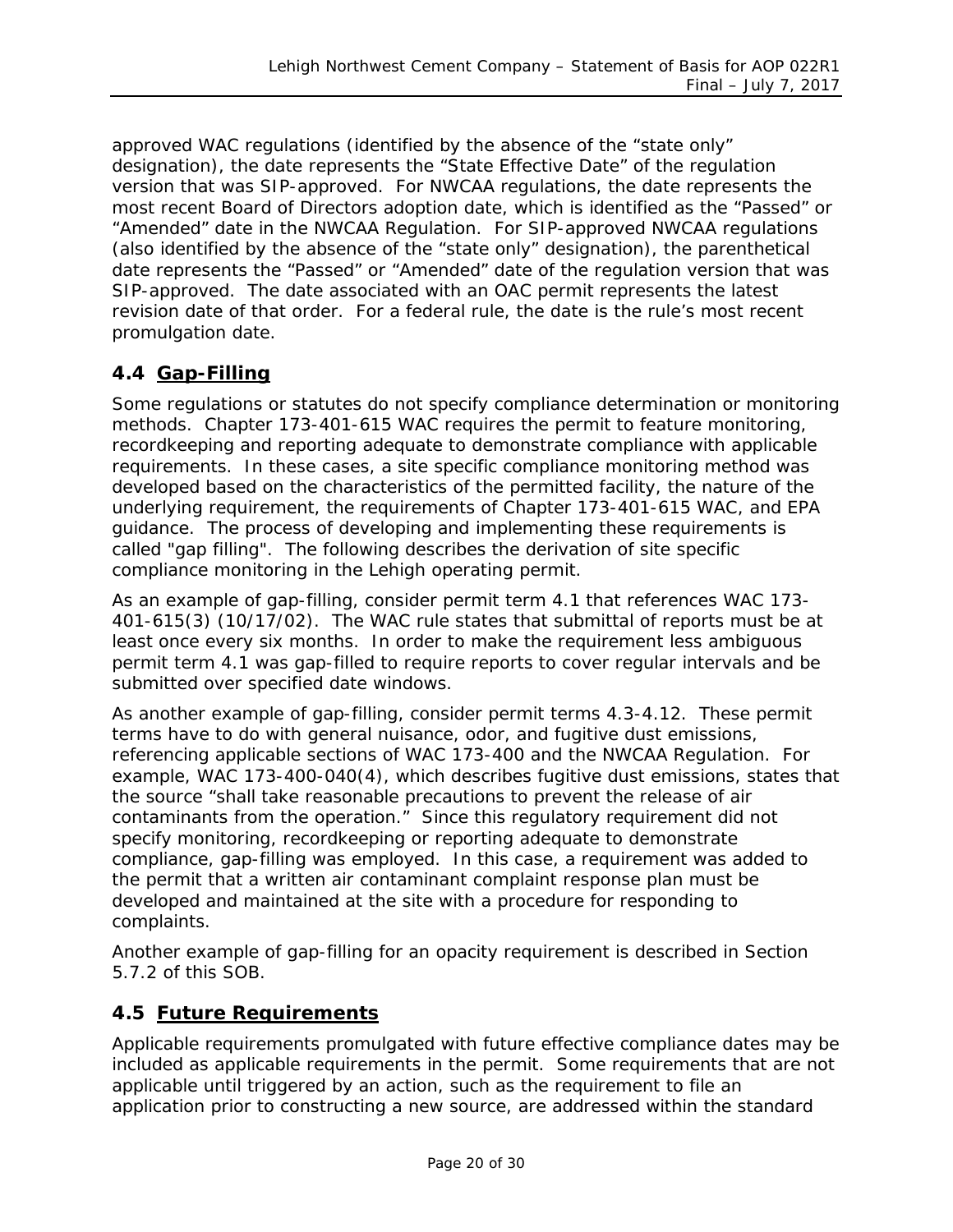terms and conditions section of the permit.

There are presently no pending applications to construct or modify Lehigh in such a way as to trigger New Source Review. Lehigh has certified in the permit renewal application that the facility will meet any future applicable requirements on a timely basis.

#### <span id="page-20-0"></span>**4.6 Compliance Options**

Lehigh did not request emissions trading provisions or specify more than one operating scenario in the air operating permit application; therefore, the permit does not address these options as allowed under WAC 173-401-650. This permit does not condense overlapping applicable requirements (streamlining) nor does it provide any alternative emission limitations.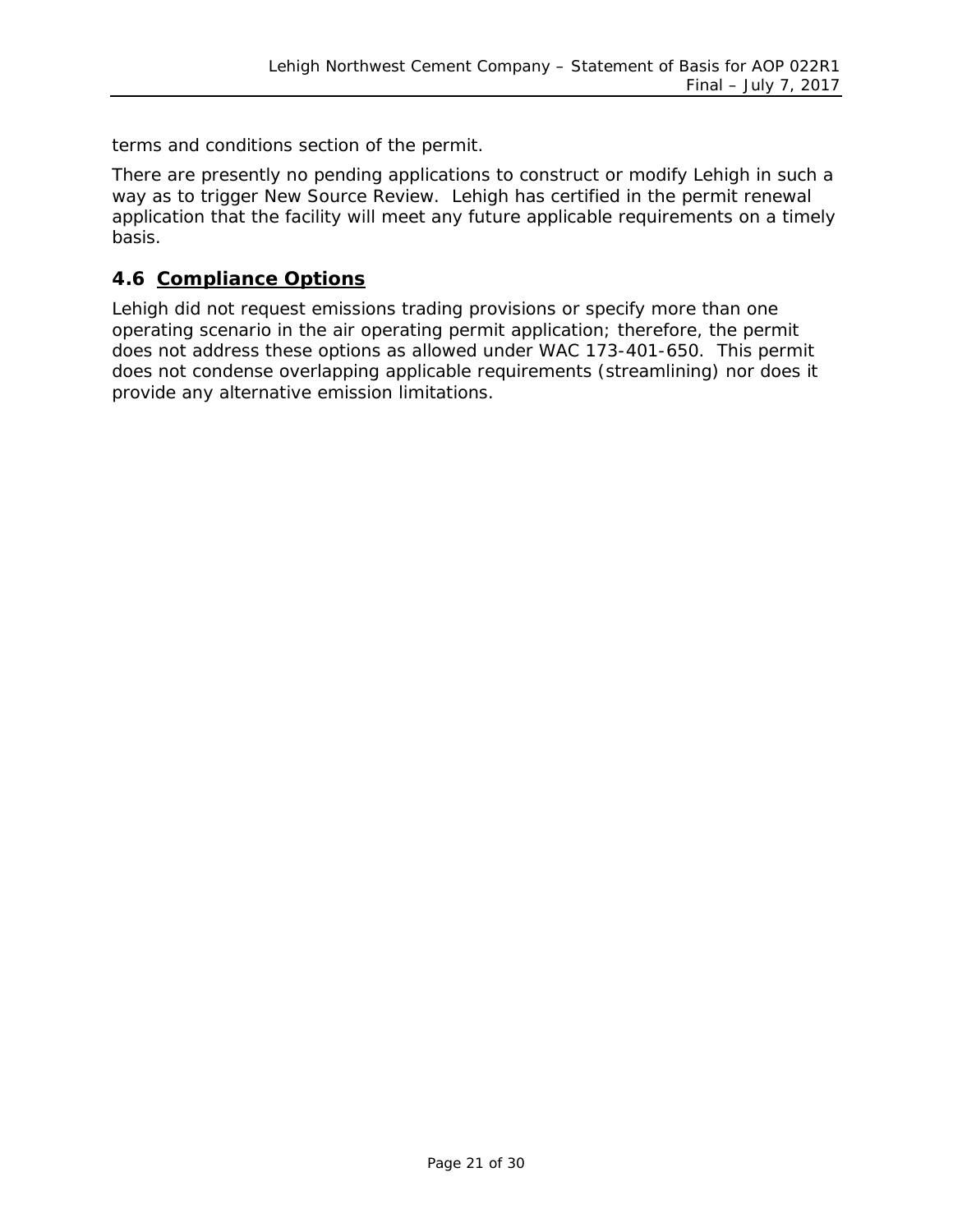# <span id="page-21-0"></span>**5 PERMIT ELEMENTS AND BASIS FOR TERMS AND CONDITIONS**

#### <span id="page-21-1"></span>**5.1 Permit Organization**

The Lehigh AOP is divided into the following sections:

**Permit Information Attest Table of Contents Section 1 Emission Unit Identification Section 2 Standard Terms and Conditions Section 3 Standard Terms and Conditions for NSPS and NESHAP Section 4 Generally Applicable Requirements Section 5 Specifically Applicable Requirements Section 6 Inapplicable Requirements**

#### <span id="page-21-2"></span>**5.2 Permit Information and Attest**

#### **5.2.1 Permit Information**

The Permit Information page identifies the source and provides general information relevant to the permit such as the facility address, the responsible corporate official, the permit issuance date and the permit expiration date, and the agency personnel responsible for permit preparation, review, and issuance.

#### **5.2.2 Attest**

The Attest page provides authorization for the source to operate under the terms and conditions contained in the permit.

#### <span id="page-21-3"></span>**5.3 Section 1 Emission Unit Identification**

The Emission Unit Identification section lists emission units, rated capacities, and air pollution control methods at the Lehigh.

#### <span id="page-21-4"></span>**5.4 Section 2 Standard Terms and Conditions**

The Standard Terms and Conditions section of the AOP (Section 2) specifies administrative requirements or prohibitions with no ongoing compliance monitoring requirements. The legal authority for the Standard Terms and Conditions is provided in the citations in Section 2 of the AOP. The description of the regulation in each of these conditions (with the exception of those labeled "Directly enforceable under WAC 173-401-615(1)(b) & (c), 10/17/02") is sometimes a paraphrase of the actual regulatory requirement. Where there is a difference between the actual requirement and the paraphrased description, the cited regulatory requirement takes precedence. In an effort to make the section more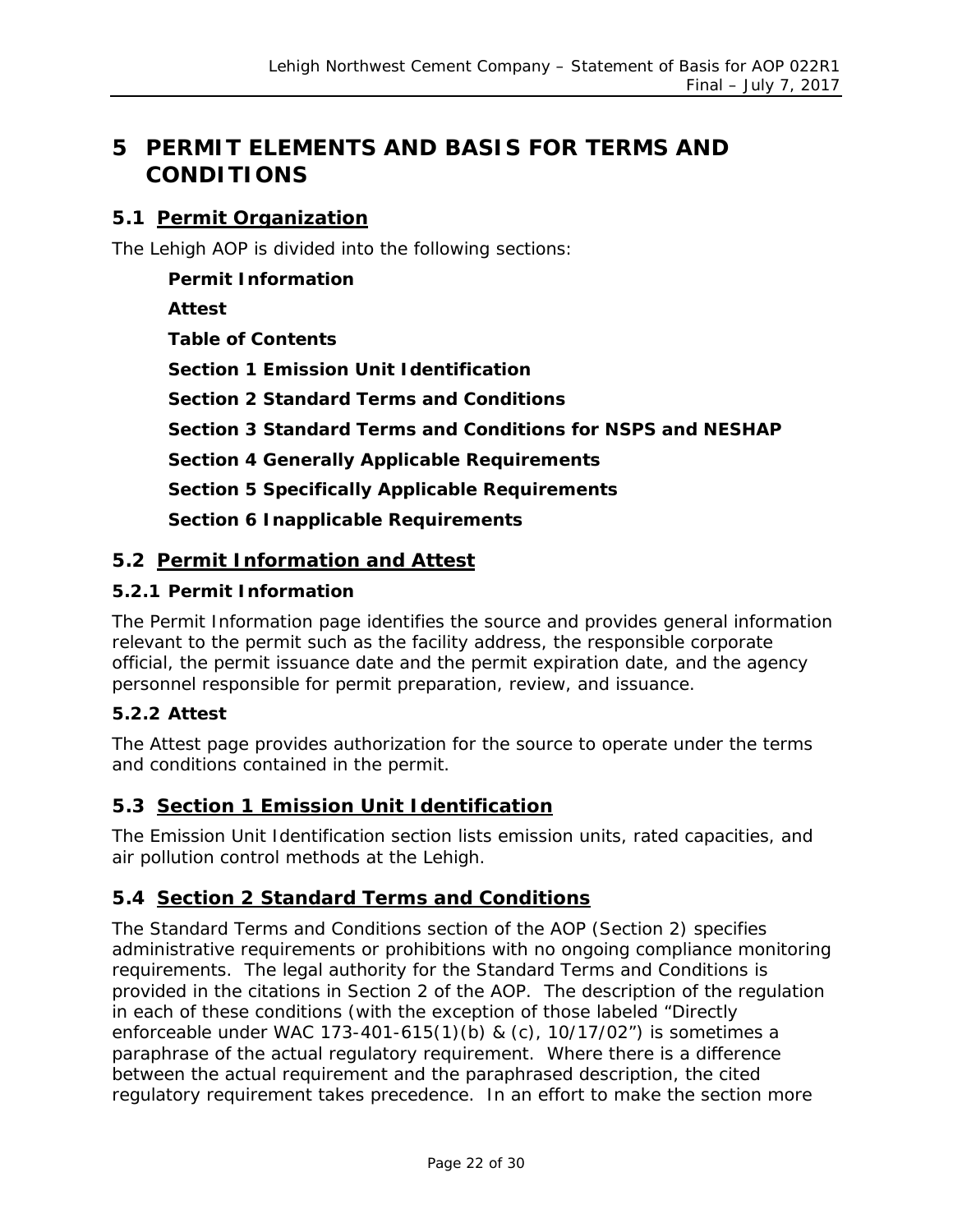readable, the terms and conditions have been grouped by function. In some cases, similar requirements at the state and local authority level have been grouped together.

Several permit conditions in Section 2 of the AOP are labeled "Directly enforceable under WAC 173-401-615(1)(b) & (c), 10/17/02". These conditions are a clarification of the regulatory requirements, as the NWCAA interprets those requirements. "Directly enforceable" conditions are legal requirements with which the permittee must comply and are directly enforceable through the permit per NWCAA's gap-filling authority.

A number of requirements that would not be applicable until triggered have also been included in Section 2 of the AOP. An example of one such requirement is the requirement for a source to submit an application for new source review.

#### <span id="page-22-0"></span>**5.5 Section 3 Standard Terms and Conditions for NSPS and NESHAP**

Section 3 of the AOP includes the standard terms and conditions that are contained in Subpart A of 40 CFR 60 (NSPS) as well as Subpart A of 40 CFR 63 (NESHAP). Such standard terms and conditions are administrative, notification, and/or other requirements that typically have no ongoing compliance monitoring requirements.

#### <span id="page-22-1"></span>**5.6 Introduction to Sections 4 and 5: Generally and Specifically Applicable Requirements**

Requirements that limit emissions and broadly apply to all sources within the jurisdiction of the NWCAA are identified in Section 4 - Generally Applicable Requirements. Requirements that limit emissions and apply specifically to emission units at Lehigh are identified in Section 5 - Specifically Applicable Requirements. The first column contains the term number followed by the pollutant type. The second column identifies the regulatory citation. The third column provides a brief description of the applicable requirements for informational purposes and is not itself enforceable. The fourth column identifies monitoring, recordkeeping and reporting requirements in accordance with WAC 173-401-605(1), -615(1) & (2). Test methods associated with an applicable requirement or in accordance with WAC 173-401-615(1)(a) are included in this column.

Many generally applicable requirements do not specify test and/or monitoring methods within the text of the regulation or statute. Since WAC 173-401-615 requires that the permit require monitoring and recordkeeping adequate to demonstrate compliance with requirements, legally enforceable site-specific monitoring methods were established ("gap-filled") based on the characteristics of the facility, the nature of the underlying requirement, the requirements of WAC 173-401-615, and EPA guidance on monitoring.

The following discussion of permit terms provides some information on how the facility demonstrates compliance with these terms.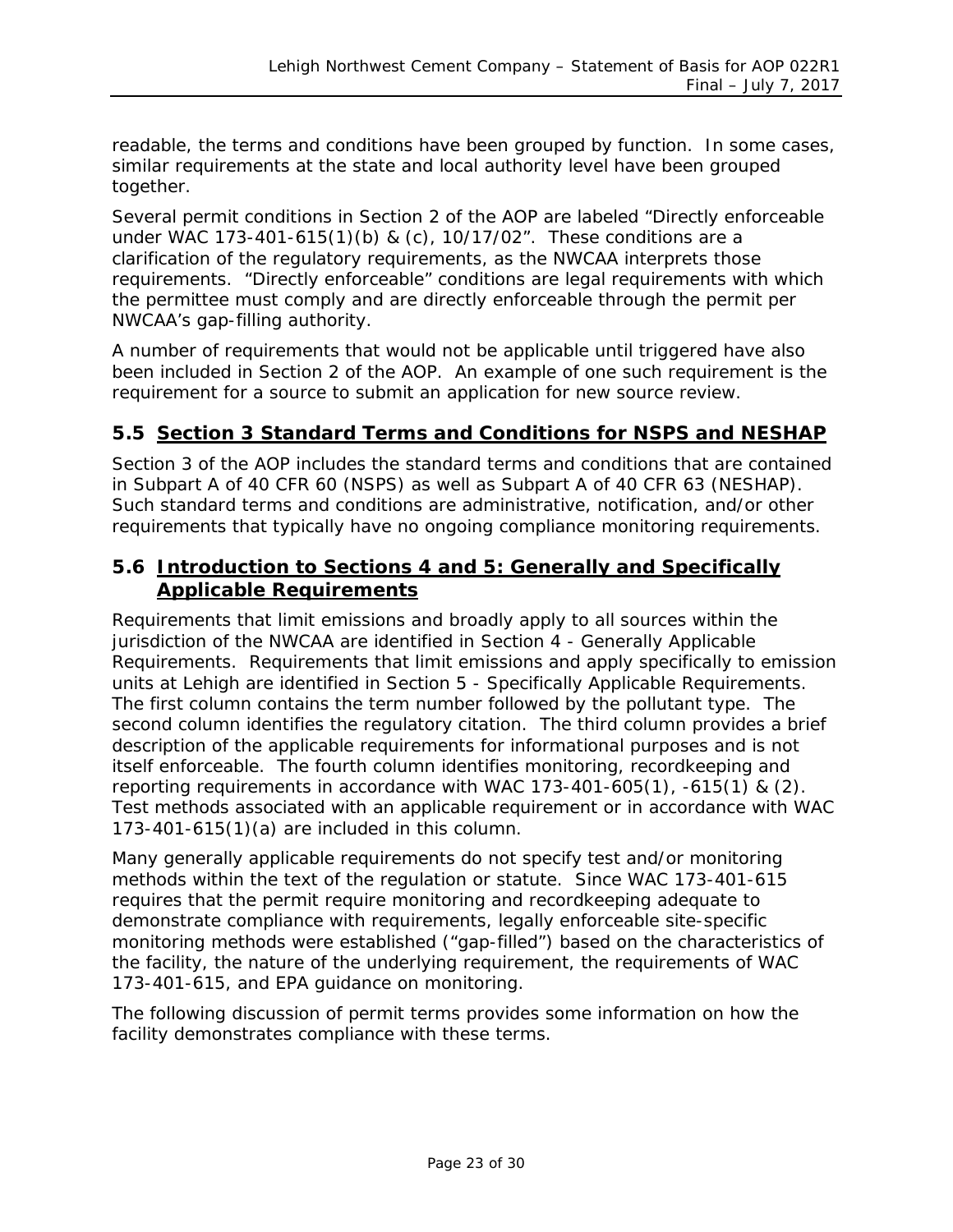### <span id="page-23-0"></span>**5.7 Section 4 Generally Applicable Requirements**

#### **5.7.1 Fugitive Emission Standards**

Lehigh conducts activities that typically generate fugitive emissions such as storage or transport of solid materials. Permit conditions require the facility to respond to and correct nuisance emissions as soon as possible. If emissions cannot be corrected within four hours, Lehigh must stop all activities contributing to the problem until repairs can be made. Lehigh will provide assurance of compliance with these requirements in the annual compliance certification and by maintaining a log of nuisance complaints and associated repairs and mitigation actions.

#### <span id="page-23-2"></span>**5.7.2 Opacity Standard**

The generally applicable opacity requirement limits any source at the facility to 20% opacity according to Ecology Method 9A. Lehigh shall visually inspect particulate emission points monthly for visible emissions while the subject emission unit is in operation. If any visible emissions are detected, Lehigh has to follow one of three options: To take immediate action so that visible emissions are eliminated, to shut down the unit until repairs eliminate visible emissions, or to take visible emissions readings daily, until visible emissions are eliminated. It should be noted that compliance with the MR&R of this permit term does not relieve Lehigh from the responsibility to maintain continuous compliance with all applicable opacity standards nor from the resulting liabilities for failure to comply.

Results of monthly inspections, any periods of visible emissions monitored by Lehigh personnel, any related equipment or operational failure, the identification of the affected emissions unit and location, the dates of occurrence and the action taken to resolve the problem(s) shall be logged. A report shall be provided to the NWCAA every six months that summarizes the findings of visible emissions inspections conducted during the previous six months.

The MR&R requirement for this permit term is an example of gap-filling that has been used in the AOP to clarify monitoring and reporting requirements whenever the underlying requirement (Federal, State, or local) either does not contain any clear MR&R, or when there is a need to streamline MR&R for the sake of clarity and remove ambiguity.

#### **5.7.3 Particulate Matter Standards**

The process emission points that emit particulate matter at Lehigh are controlled by baghouses. Under normal operating conditions, there should be little to no visible emissions from baghouses because such control devices have a highly efficient rate of particulate removal. For this reason, the MR&R condition for opacity was expanded to include AOP terms 4.13-4.16.

#### <span id="page-23-1"></span>**5.8 Section 5 Specifically Applicable Requirements**

This section lists applicable requirements that apply uniquely to a process unit or to a specific category of process unit. Typically, these requirements originate from an Order of Approval to Construct issued by NWCAA or from a federal regulation.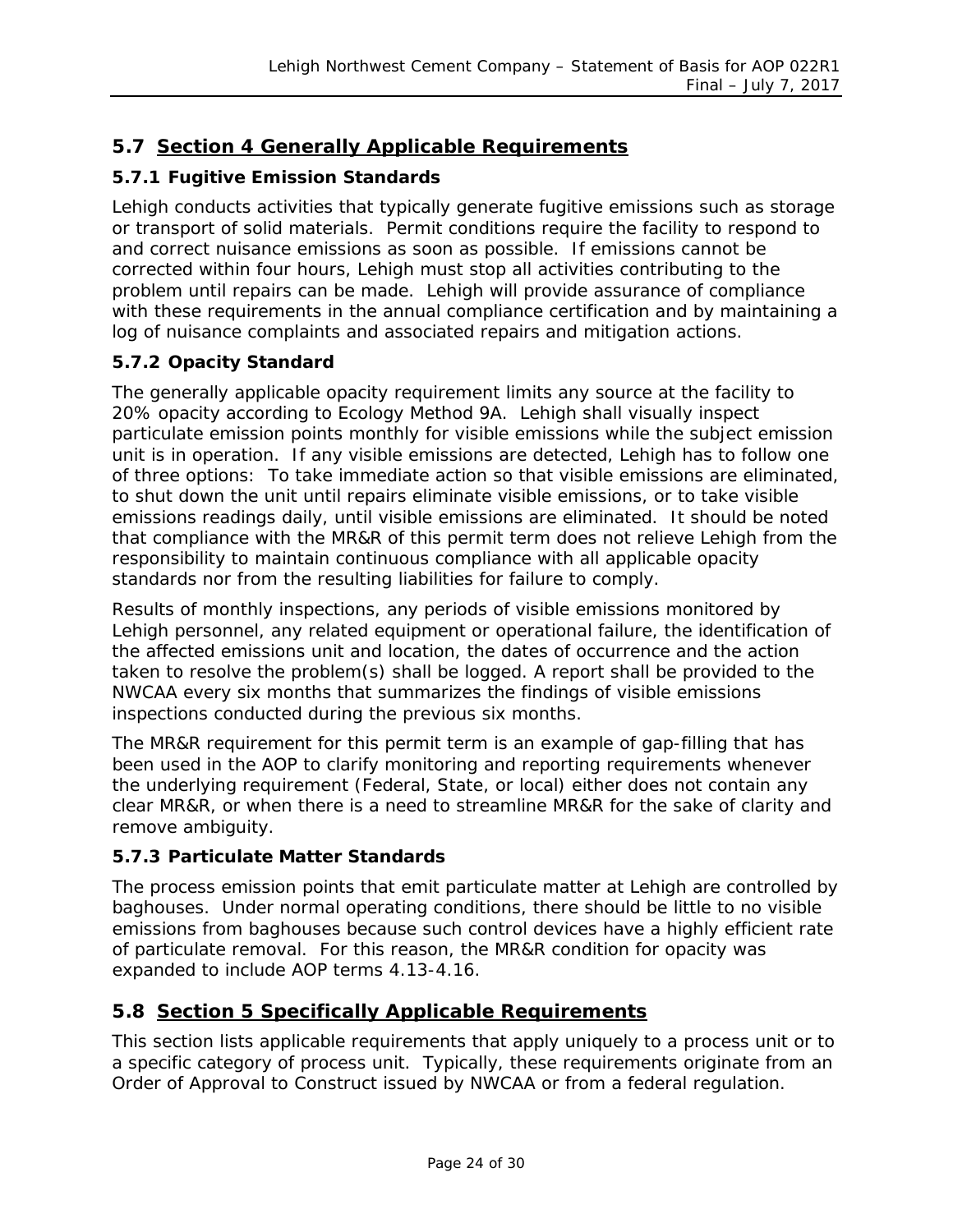#### <span id="page-24-0"></span>**5.9 Section 6 Inapplicable Requirements**

Washington Administrative Code 173-401-640(2) allows a determination regarding the applicability of requirements with which the source must comply. Section 6 of the permit lists requirements deemed inapplicable based on the applicability of the cited regulation. It is stated in the AOP that the permit shield applies to the specific, listed inapplicable requirements.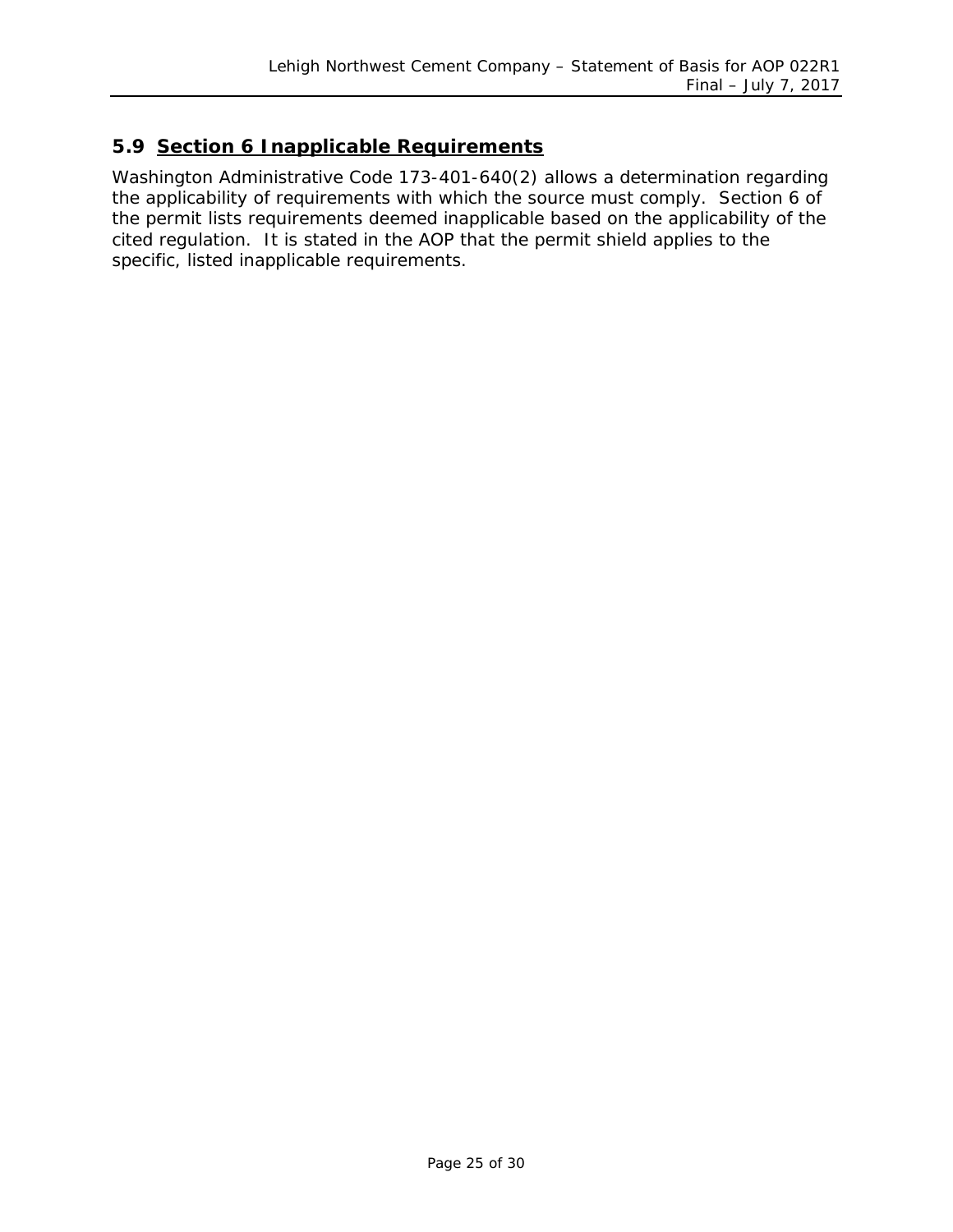# <span id="page-25-0"></span>**6 INSIGNIFICANT EMISSION UNITS**

Categorically exempt insignificant emissions units listed in WAC 173-401-532 are present at Lehigh. These categorically exempt emissions units normally have extremely low emissions and are considered insignificant by regulation and not of sufficient importance to list in the permit. Other emission units or activities generate only fugitive emissions for which there are no specifically applicable requirements. These activities are categorized as insignificant by Chapter 173-401- 530(1)(d) WAC. Categorically insignificant and fugitive emission units and activities are listed below.

#### **Table 6-1 Insignificant Emission Units**

| <b>Insignificant emission units</b>                                 | <b>Basis for designation</b> |
|---------------------------------------------------------------------|------------------------------|
| Lubricating oils storage tanks                                      | WAC 173-401-532(3)           |
| Storage tanks, reservoirs and pumping and handling equipment of     | WAC 173-401-532(4)           |
| any size, limited to soaps, lubricants, hydraulic fluid, vegetable  |                              |
| oil, grease, animal fat, aqueous salt solutions or other materials  |                              |
| and processes using appropriate lids and covers where there is no   |                              |
| generation of objectionable odor or airborne particulate matter.    |                              |
| Storage of solid material, dust free handling                       | WAC 173-401-532(6)           |
| Vents from room, buildings and enclosures that contain permitted    | WAC 173-401-532(9)           |
| emission units or activities from which local ventilation, controls |                              |
| and separate exhaust are provided.                                  |                              |
| Internal combustion engines for propelling or powering a vehicle.   | WAC 173-401-532(10)          |
| Ventilating units used for human comfort that do not exhaust air    | WAC 173-401-532(11)          |
| pollutants into the ambient air from any manufacturing, industrial, |                              |
| or commercial process                                               |                              |
| Plant upkeep including routine housekeeping, preparation for and    | WAC 173-401-532(33)          |
| painting of structures or equipment, retarring roofs, applying      |                              |
| insulation to buildings in accordance with applicable               |                              |
| environmental and health and safety requirements and paving or      |                              |
| stripping parking lots.                                             |                              |
| Cleaning and sweeping of streets and paved surfaces.                | WAC 173-401-532(35)          |
| Portable drums and totes.                                           | WAC 173-401-532(42)          |
| General vehicle maintenance including vehicle exhaust from repair   | WAC 173-401-532(45)          |
| facilities.                                                         |                              |
| Comfort air conditioning or air cooling systems, not used to        | WAC 173-401-532(46)          |
| remove air contaminants from specific equipment.                    |                              |
| Natural and forced air vents and stacks for bathroom/toilet         | WAC 173-401-532(48)          |
| facilities.                                                         |                              |
| Office activities.                                                  | WAC 173-401-532(49)          |
| Fuel and exhaust emissions from vehicles in parking lots.           | WAC 173-401-532(54)          |
| Structural changes not having air contaminant emissions.            | WAC 173-401-532(67)          |
| Sample gathering, preparation and management.                       | WAC 173-401-532(73)          |
| Batteries and battery charging.                                     | WAC 173-401-532(77)          |
| Solid waste (as defined in the Washington Administrative Code)      | WAC 173-401-532(79)          |
| containers.                                                         |                              |
| Totally enclosed conveyors.                                         | WAC 173-401-532(86)          |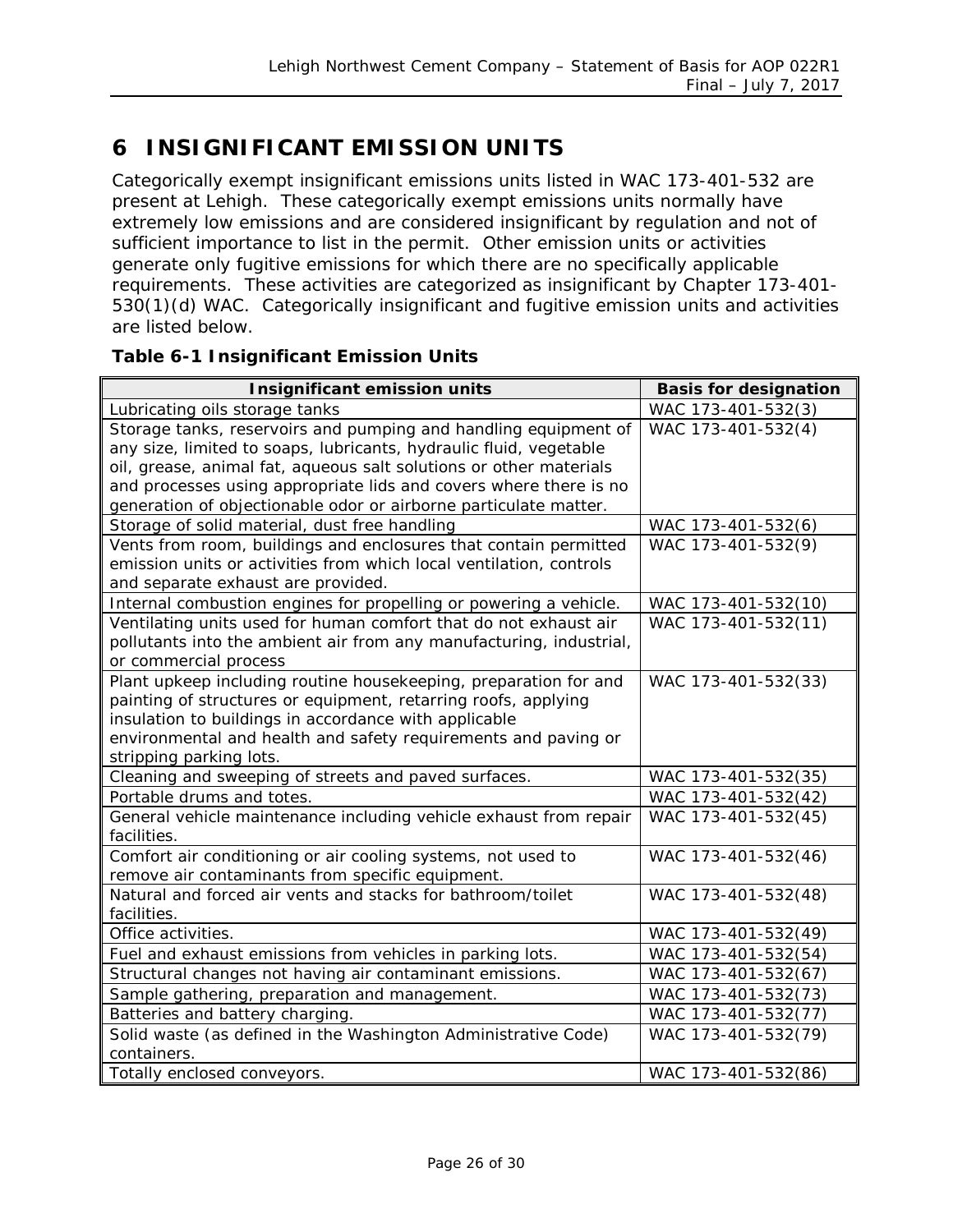| <b>Insignificant emission units</b>                                    | <b>Basis for designation</b> |
|------------------------------------------------------------------------|------------------------------|
| Air compressors, pneumatically operated equipment, systems and         | WAC 173-401-532(88)          |
| hand tools.                                                            |                              |
| Non-PCB oil filled circuit breakers, oil filled transformers and other | WAC 173-401-532(118)         |
| equipment that is analogous to, but not considered to be, a tank.      |                              |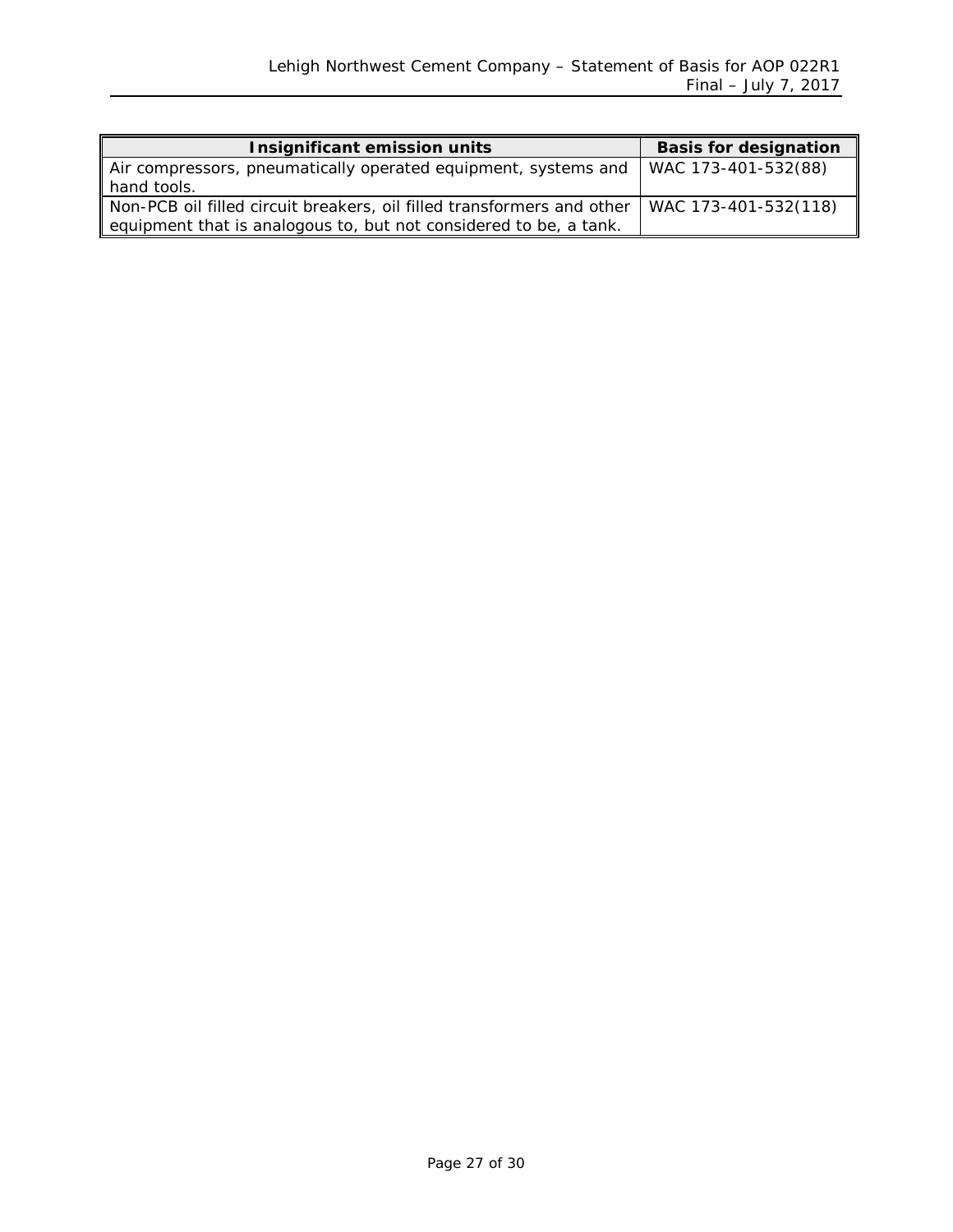# <span id="page-27-0"></span>**7 DEFINITIONS AND ACRONYMS**

Definitions are assumed to be those found in the underlying regulation. A short list of definitions applicable to this document is included here.

An "applicable requirement" is a provision, standard, condition, or requirement in any of the listed regulations or statutes as it applies to an emission unit or facility at a stationary source.

"Ecology" means the Washington State Department of Ecology.

An "emission unit" is any part or activity of a stationary source that emits or has the potential to emit any regulated air pollutant.

A "permit" means for the purposes of the air operating permit program an air operating permit issued pursuant to Title V of the 1990 Federal Clean Air Act.

"State" means for the purposes of the air operating permit program NWCAA or the Washington State Department of Ecology.

The following is a list of acronyms and abbreviations used in the Air Operating Permit and/or Statement of Basis:

| ASIL         | Acceptable source impact level                          |
|--------------|---------------------------------------------------------|
| <b>ASTM</b>  | American Society for Testing and Materials              |
| <b>BACT</b>  | Best Available Control Technology                       |
| CAM          | Compliance Assurance Monitoring (40 CFR 64)             |
| <b>CEM</b>   | Continuous emission monitor                             |
| <b>CEMS</b>  | Continuous emission monitoring system                   |
| <b>CFR</b>   | Code of Federal Regulations                             |
| CO           | Carbon monoxide                                         |
| dsfc         | Dry standard cubic foot                                 |
| EPA          | The United States Environmental Protection Agency       |
| <b>FCAA</b>  | <b>Federal Clean Air Act</b>                            |
| gr           | grains (there are 7,000 grains in one pound)            |
| <b>ISO</b>   | International Organization for Standardization          |
| <b>MMBtu</b> | Million British thermal units (units of energy)         |
| MMBtu/hr     | Million British thermal units per hour (units of power) |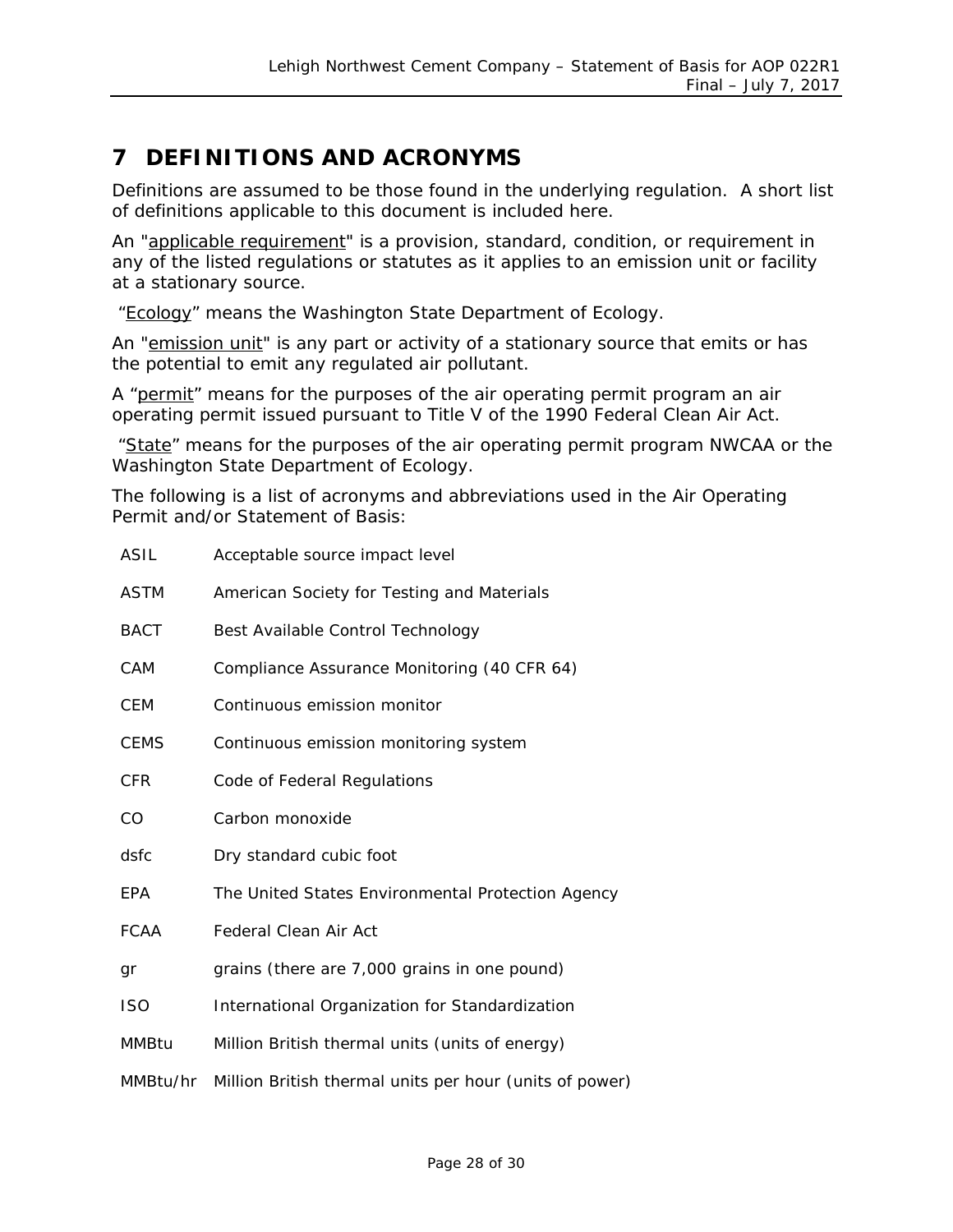| MR&R            | Monitoring, recordkeeping and reporting requirements                                                            |
|-----------------|-----------------------------------------------------------------------------------------------------------------|
| <b>NESHAP</b>   | National Emission Standards for Hazardous Air Pollutants                                                        |
| <b>NOC</b>      | Notice of Construction                                                                                          |
| NO <sub>X</sub> | Oxides of nitrogen                                                                                              |
| <b>NSR</b>      | New Source Review                                                                                               |
| <b>NWCAA</b>    | Northwest Clean Air Agency                                                                                      |
| O <sub>2</sub>  | Oxygen                                                                                                          |
| OAC             | Order of Approval to Construct                                                                                  |
| <b>PM</b>       | Particulate matter                                                                                              |
| $PM_{10}$       | Particulate matter less than 10 microns in diameter                                                             |
| ppmdv           | parts per million on a dry, volumetric basis                                                                    |
| <b>PSD</b>      | Prevention of Significant Deterioration (federally required program for pre-<br>construction review of sources) |
| QA/QC           | Quality assurance/quality control                                                                               |
| <b>RCW</b>      | Revised Code of Washington                                                                                      |
| scf             | standard cubic feet                                                                                             |
| <b>SIP</b>      | State Implementation Plan                                                                                       |
| SO <sub>2</sub> | Sulfur dioxide                                                                                                  |
| <b>STP</b>      | Standard Temperature and Pressure:                                                                              |
|                 | 20° C (68° F) and 760 mm Hg (29.92 in. Hg) per NWCAA Regulation (e.g.<br>applies to fuel sulfur limit)          |
|                 | 288 K (15° C, 59° F) and 101.3 kPa (1 atmosphere) per ISO (e.g. applies to<br>natural gas volume measurement)   |
| VE              | Visible emissions                                                                                               |
| <b>VOC</b>      | Volatile Organic Compound                                                                                       |
| <b>WAC</b>      | Washington Administrative Code                                                                                  |